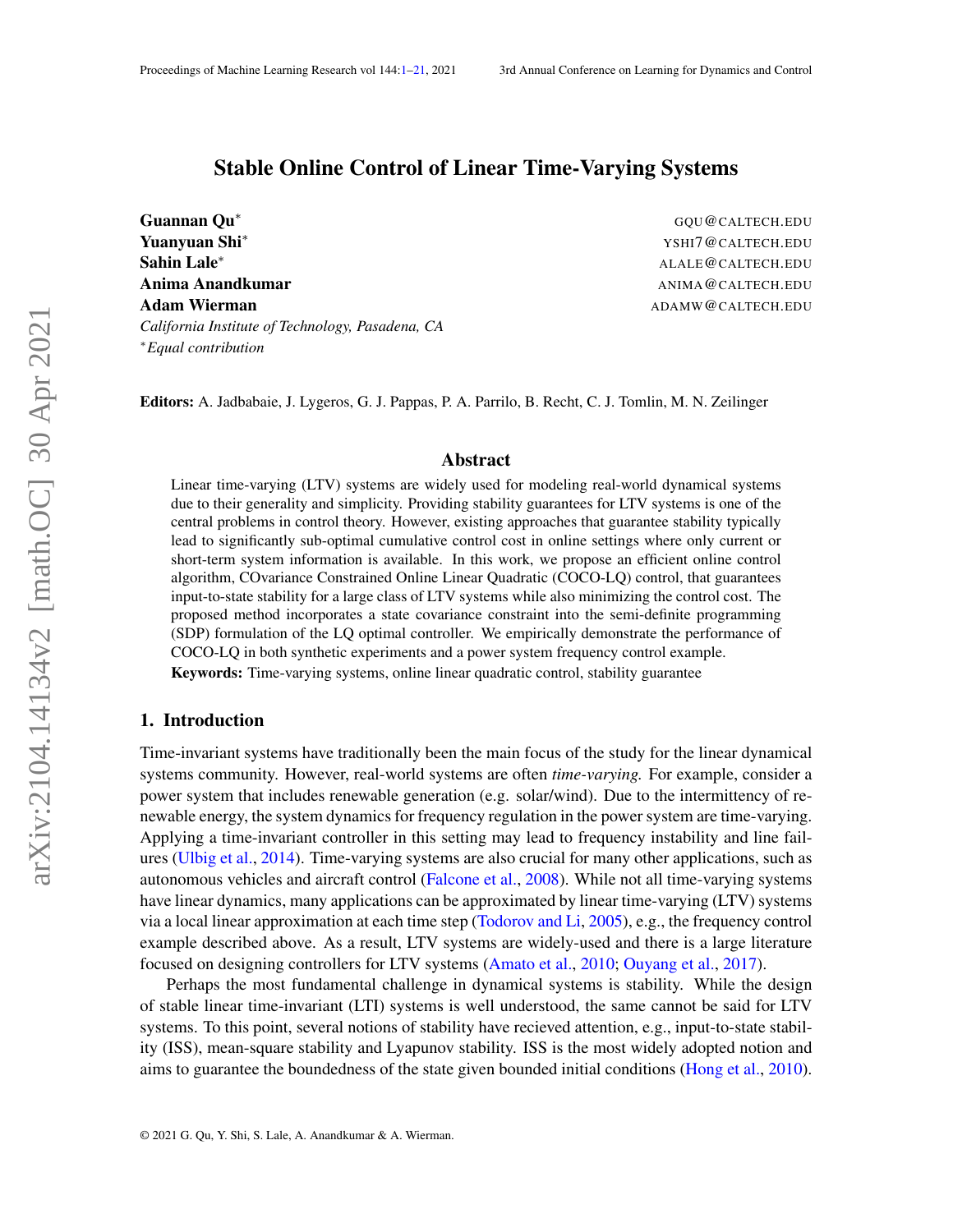In most applications of LTV systems, it is crucial to guarantee ISS both in order to avoid saturation, maintain the robustness and validity of linearization [\(Tarbouriech et al.,](#page-11-3) [2006;](#page-11-3) [Khalil,](#page-11-4) [2002\)](#page-11-4).

While there is considerable prior work focused on stability in LTV systems, most prior work studies stability in the offline setting where either the sequence of system parameters are known, e.g., [\(Amato et al.,](#page-10-1) [2010;](#page-10-1) [Li et al.,](#page-11-5) [2019a\)](#page-11-5), or the system parameters have a particular variation pattern, e.g., [\(Garcia et al.,](#page-10-3) [2009\)](#page-10-3). Maintaining ISS guarantees becomes significantly harder in the online setting where the system parameters are observed in real-time and may have arbitrary variations. This online setting is the most relevant to many applications, e.g., frequency regulation.

Though stability is crucial, it is not enough for a controller to be stable. A controller must also have low cost. For instance, in order to stabilize the dynamics, a controller may use arbitrarily big control inputs, which may result in sub-optimal cost. In classical optimal control problems, e.g. the time-varying linear quadratic (LQ) control setting, the goal is to design a stabilizing controller that minimizes the cost for a particular finite horizon while assuming access to the whole trajectory for that duration. It is possible to characterize the optimal policy in such settings [\(Bertsekas et al.,](#page-10-4) [1995\)](#page-10-4); however, in the online setting when only current or short-termed system information is available, these methods may not guarantee stability, e.g., see Section [3.](#page-3-0) There have been recent efforts to provide sub-optimality guarantees on the acquired cost in the online LTV setting, e.g., [\(Gradu et al.,](#page-10-5) [2020\)](#page-10-5), but it is unclear if the proposed controllers maintain stability for all time-steps since the main focus is on minimizing the cumulative cost.

Thus, despite considerable recent work, much remains to be understood about the design of online LTV controllers. In particular, this paper is motivated by the following question:

## *Is it possible for an online controller to guarantee stability and maintain low cost in LTV systems?*

Contributions. In this work, we answer question above affirmatively. Specifically, we propose Covariance Constrained Online Linear Quadratic (COCO-LQ) control, a novel online control algorithm that aims to minimize the control cost while ensuring provable stability guarantees in LTV systems without restricting how slow or fast the underlying system changes. Further, we demonstrate the performance of the proposed method in various synthetic LTV systems and in the power system frequency control example that motivated our study.

The main technical contribution of the paper is a stability guarantee for COCO-LQ in LTV systems. Specifically, we show that COCO-LQ guarantees ISS in online time-varying systems. The key technique that underpins the proposed algorithm is the addition of a novel semi-definiteness constraint on the state covariance matrix into the standard online semi-definite programming (SDP) formulation of linear quadratic optimal control. We show that this constraint promotes the sequential strong stability of the controllers [\(Cohen et al.,](#page-10-6) [2018\)](#page-10-6), which in turn guarantees ISS with a proper choice of an algorithm hyperparameter. Adding this additional constraint is simple and does not result in a significant increase of computational complexity compared to the standard LQ formulation. Moreover, we prove that if the proposed SDP is not directly feasible, short-term predictions on the future system parameters are necessary and can be used in COCO-LQ in order to ensure ISS.

Related work. The work in this paper builds on the design of linear time-invariant (LTI) controllers to provide a new approach for the design of stable controllers for linear-time-varying (LTV) systems. As such, we describe related work on both LTI and LTV systems below.

*LTI Systems.* In study of control of LTI systems, linear quadratic regulator (LQR) has been considered in detail. In the classical setting where the underlying system is known, the optimal control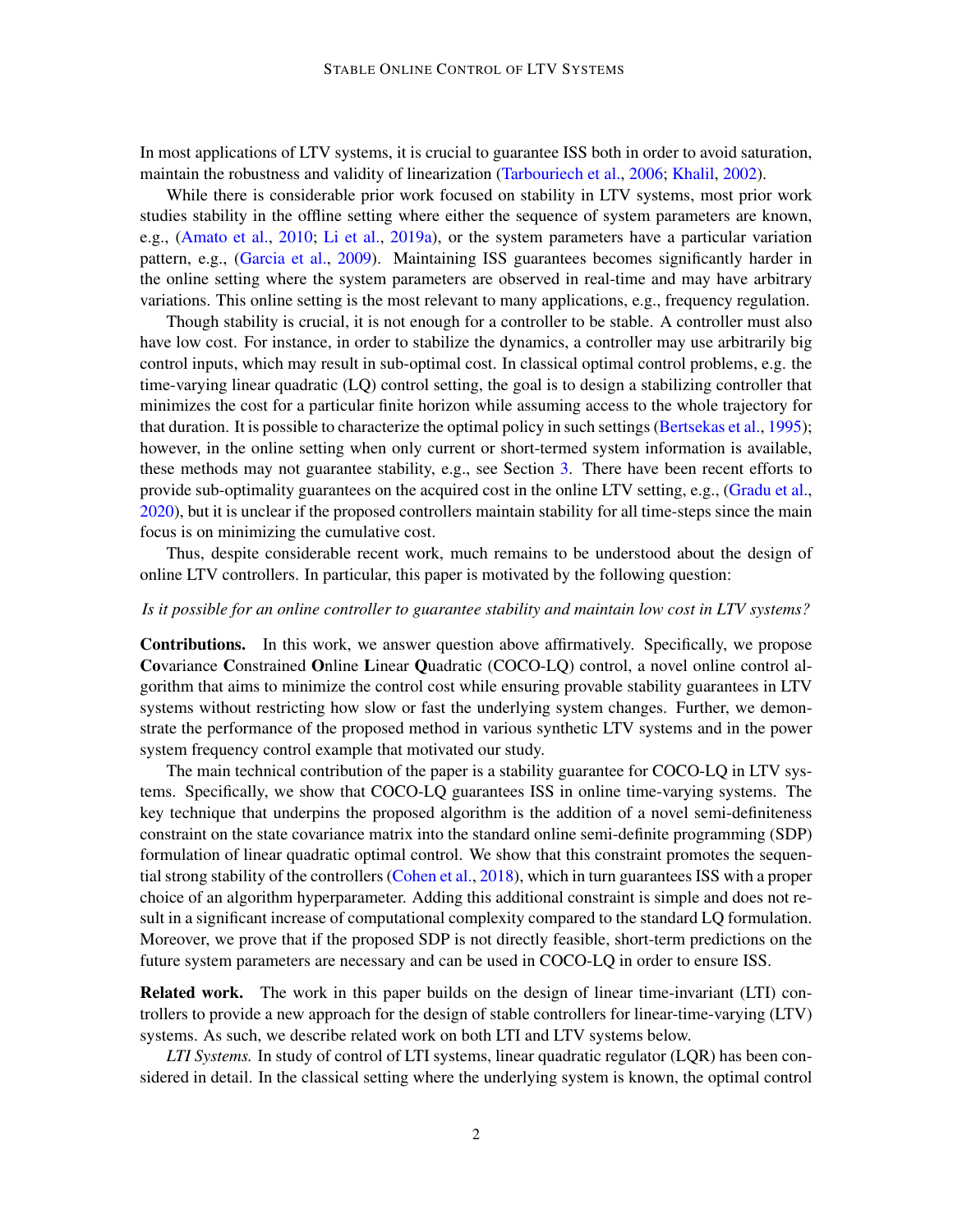law is given by a linear feedback controller obtained by solving Riccati equations [\(Bertsekas et al.,](#page-10-4) [1995\)](#page-10-4). Alternatively, the optimal control problem can also be posed via semi-definite programming (SDP) [\(Vandenberghe and Boyd,](#page-11-6) [1996\)](#page-11-6), which is the approach we build on in the current paper.

Recently, there has been growing interest in online control of these linear systems when the underlying dynamics are unknown. Most of these works study the problem with a regret minimization perspective, e.g., (Abbasi-Yadkori and Szepesvári, [2011;](#page-10-7) [Dean et al.,](#page-10-8) [2018;](#page-10-8) [Lale et al.,](#page-11-7) [2020a](#page-11-7)[,b\)](#page-11-8). However, these methods have so far only been applied in LTI systems with time-varying costs and disturbances. Extensions to LTV dynamics, which are the focus of this paper, are not known.

*LTV Systems.* As in the case of LTI systems, optimal control of LTV systems where the sequence of system parameters can be obtained by solving backwards Riccati equations [\(Bertsekas](#page-10-4) [et al.,](#page-10-4) [1995\)](#page-10-4). However, in the online case when the sequence of systems is unknown, the design of controllers is challenging. There are several lines of work in adaptive control and model-predictive control (MPC) that have been studied to this point. In adaptive control of LTV systems, the underlying systems are unknown and the results generally assume slow and bounded or fixed systematic variation of dynamics with bounded disturbances [\(Middleton and Goodwin,](#page-11-9) [1988;](#page-11-9) [Marino and](#page-11-10) [Tomei,](#page-11-10) [2000;](#page-11-10) [Ouyang et al.,](#page-11-2) [2017\)](#page-11-2). In MPC of LTV systems, a finite horizon of sequence of systems (predictions) is known and the system is again assumed to be slowly varying or open-loop stable, e.g., [\(Zheng and Morari,](#page-11-11) [1994;](#page-11-11) [Falcone et al.,](#page-10-9) [2007\)](#page-10-9). Different from prior works, in the current work we consider the online problem and make no assumptions about how the system varies over time.

As in the LTI setting, the study of regret minimization in LTV systems has recently received attention. [Goel and Hassibi](#page-10-10) [\(2020\)](#page-10-10); [Gradu et al.](#page-10-5) [\(2020\)](#page-10-5) are most related to the current paper. [Goel](#page-10-10) [and Hassibi](#page-10-10) [\(2020\)](#page-10-10) considers the setting where the sequence of systems is known and provides regret-optimal controller framework. [Gradu et al.](#page-10-5) [\(2020\)](#page-10-5) studies the adaptive regret of online control in LTV systems with bounded cost. Note that when the cost is bounded, a finite regret need not guarantee stability. In contrast, we use a quadratic (unbounded) cost and we can guarantee stability.

**Notation.** We denote the Euclidean norm of a vector x as  $||x||$ . For a matrix A,  $||A||$  is its spectral norm,  $A^{\top}$  is its transpose, and Tr(A) is its trace.  $\mathcal{N}(\mu, \Sigma)$  denotes normal distribution with mean  $\mu$  and covariance  $\Sigma$ .  $A \succ B$  and  $A \succ B$  denote that  $A - B$  is positive definite and positive semidefinite respectively.  $A \bullet B$  denotes the element-wise inner product of A and B, *i.e.*,  $\text{Tr}(A^{\top}B)$ .

## 2. Model & Background

We consider the following linear time-varying (LTV) system,

$$
x_{t+1} = A_t x_t + B_t u_t + w_t, \tag{1}
$$

where  $x_t \in \mathbb{R}^d$  is the system state,  $u_t \in \mathbb{R}^p$  is the control input and  $w_t \in \mathbb{R}^d$  is the disturbance at time t. The system is stochastic, *i.e.*,  $w_t \sim \mathcal{N}(0, W)$  for  $W \succ 0$ . The cost at each time-step is a quadratic function of the state and control,  $x_t^\top Q x_t + u_t^\top R u_t$ , where  $Q, R \succ 0$ .

The decision maker operates in an online setting. That is, at each time-step  $t$ , the learner observes the state  $x_t$  and system matrix  $(A_t, B_t)$  before choosing action  $u_t$  and suffering cost  $x_t^\top Q x_t + u_t^\top R u_t$ . We assume that the cost matrices  $(Q, R)$  are time-invariant and known to the learner. However, future system matrices  $(A_{t+1},...,A_T)$  and  $(B_{t+1},...,B_T)$  are unknown to the learner and are chosen by the environment, potentially stochastically or adversarially.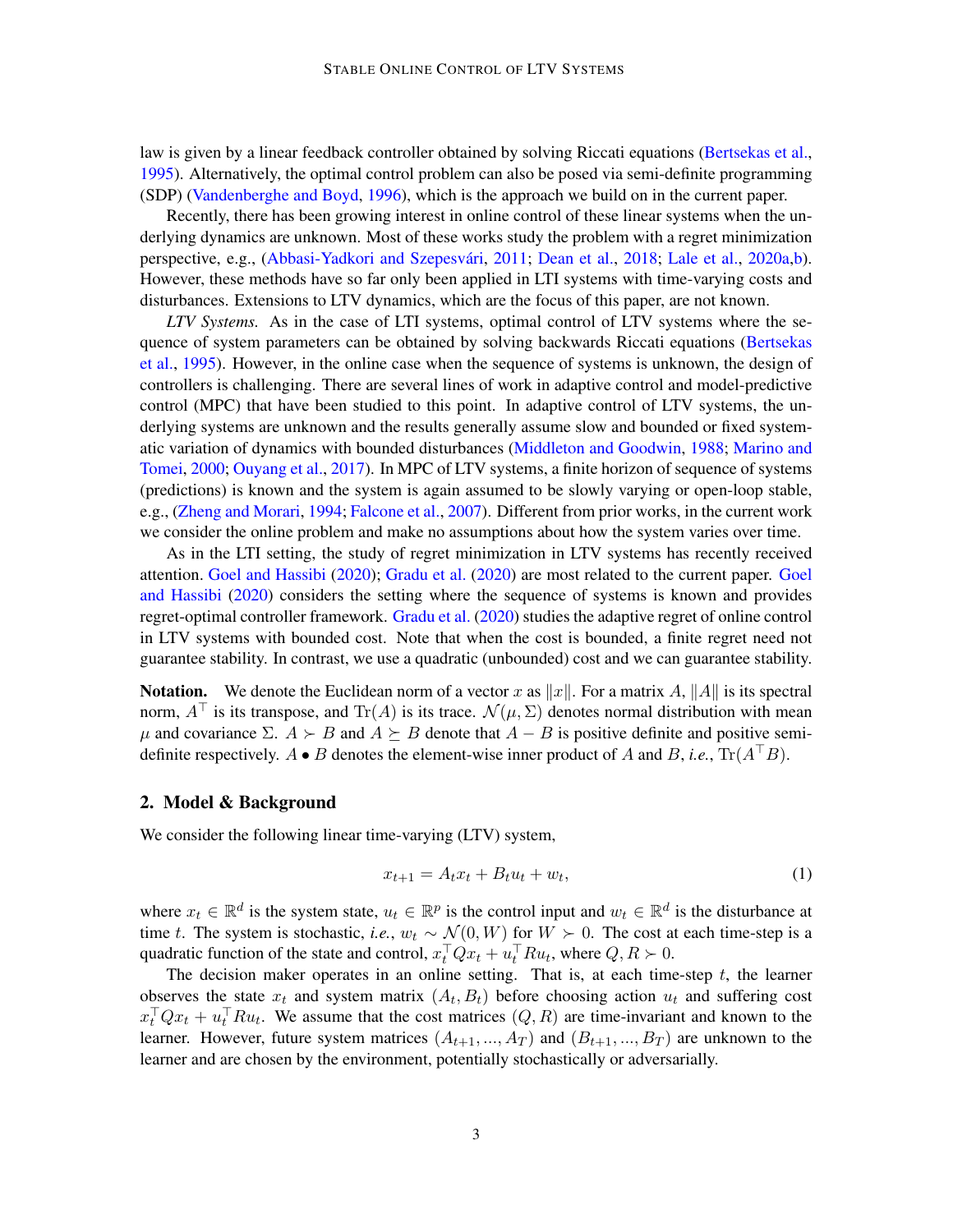Stability. One of the most central goals for controller design is to ensure stability. In this work, we focus on the notion of input to state stability (ISS) and strive to design controllers that provide ISS. ISS has been the main notion of stability considered in designing stabilizing controllers both in linear and nonlinear systems [\(Hong et al.,](#page-10-2) [2010;](#page-10-2) [Sontag,](#page-11-12) [2008;](#page-11-12) [Jiang and Wang,](#page-10-11) [2001\)](#page-10-11). To formally define ISS, let  $K_{\infty}$  be the set of functions from nonnegative reals to nonnegative reals that are continuous, strictly increasing, bijective. Then, ISS is defined as follows.

Definition 1 (ISS) *A LTV system with deterministic policy* A *is said to be input to state stable if there exists functions*  $\beta_1 : [0, \infty) \times \mathbb{N} \to [0, \infty)$  *and*  $\beta_2 \in \mathcal{K}_{\infty}$  *that satisfy*  $\beta_1(\cdot, t) \in \mathcal{K}_{\infty}$  *for any*  $t \in$ N,  $\lim_{t\to\infty}$   $\beta_1(a,t) = 0$  *for any*  $a ≥ 0$  *such that, for any disturbance sequence*  $\{w_t\}_{t=0}^{\infty}$ *, any initial time*  $t_0$ *, any initial state*  $x_{t_0}$ *, and any*  $t \ge t_0$ *, we have*  $||x_t|| \le \beta_1(||x_{t_0}||, t-t_0) + \beta_2(\sup_{t' \in \mathbb{N}} ||w_{t'}||)$ *.* 

Cost. In addition to stability, another important objective for controller design is maintaining a small, near-optimal control cost. Here we adopt the standard linear quadratic (LQ) cost model, *i.e.*,

<span id="page-3-1"></span>
$$
J_T(\mathcal{A}) = \lim_{T \to \infty} \frac{1}{T} \mathbb{E} \left[ \sum_{t=1}^T x_t^\top Q x_t + u_t^\top R u_t \right],\tag{2}
$$

where  $u_1, \ldots, u_t$  are chosen according to policy A, and the expectation is taken with respect to randomness of noise sequence  $w_t$ .

In this work, our goal is to ensure both stability and near-optimal cost. It should be noted that there is a trade-off between these two goals. On the one hand, a stabilizing controller without costawareness may produce arbitrarily large control inputs and induce high cost, which is impractical to implement. On the other hand, a greedy approach that merely focuses on cost minimization may lead to instability, as we highlight in the Section [3](#page-3-0) below.

Though our focus is on LTV systems, our approach builds on the SDP formulation of the optimal controller for LTI systems in [\(Vandenberghe and Boyd,](#page-11-6) [1996\)](#page-11-6).

**Proposition 2** *[\(Vandenberghe and Boyd,](#page-11-6) [1996\)](#page-11-6)* When  $A_t = A$ ,  $B_t = B$  and  $(A, B)$  *is controllable, the optimal*  $K^* = LQR(A, B, Q, R)$  where  $u_t = K^*x_t$ , can be obtained by the following SDP

$$
\min_{\Sigma \succeq 0} \begin{bmatrix} Q & 0 \\ 0 & R \end{bmatrix} \bullet \Sigma \qquad s.t. \qquad \Sigma_{xx} = \begin{bmatrix} A_t & B_t \end{bmatrix} \Sigma \begin{bmatrix} A_t & B_t \end{bmatrix}^\top + W,
$$

which has a unique symmetric solution  $\Sigma^*$  that decomposes to the following blocks  $\Sigma^* = \begin{bmatrix} \Sigma^* & \Sigma^*_{x,y} \ \Sigma^* & -\Sigma^* \end{bmatrix}$  $\begin{bmatrix} \sum_{xx}^{*} & \sum_{xu}^{*} \\ \sum_{xu}^{*} & \sum_{uu}^{*} \end{bmatrix}$ where  $\Sigma_{xx}^* \in \mathbb{R}^{d \times d}$ ,  $\Sigma_{xu}^* \in \mathbb{R}^{d \times p}$  and  $\Sigma_{uu}^* \in \mathbb{R}^{p \times p}$ . Then, the optimal controller is  $K^* = \Sigma_{xu}^*$ <sup> $\top (\Sigma_{xx}^*)^{-1}$ .</sup>

The optimal LQR controller described above both stabilizes the system and achieves the minimum cost. The current paper makes a step toward understanding if it is possible to extend this formulation to the case of LTV systems.

# <span id="page-3-0"></span>3. A Naive Approach

How to achieve stable, cost-optimal control of LTI systems is well-known; however this is not the case in LTV systems. To illustrate the challenge of online control of LTV systems, we start by studying the performance of a naive "plug in" approach where upon receiving  $(A_t, B_t)$  an optimal controller for  $A_t$ ,  $B_t$  is computed under the assumption that the system is time-invariant. Due to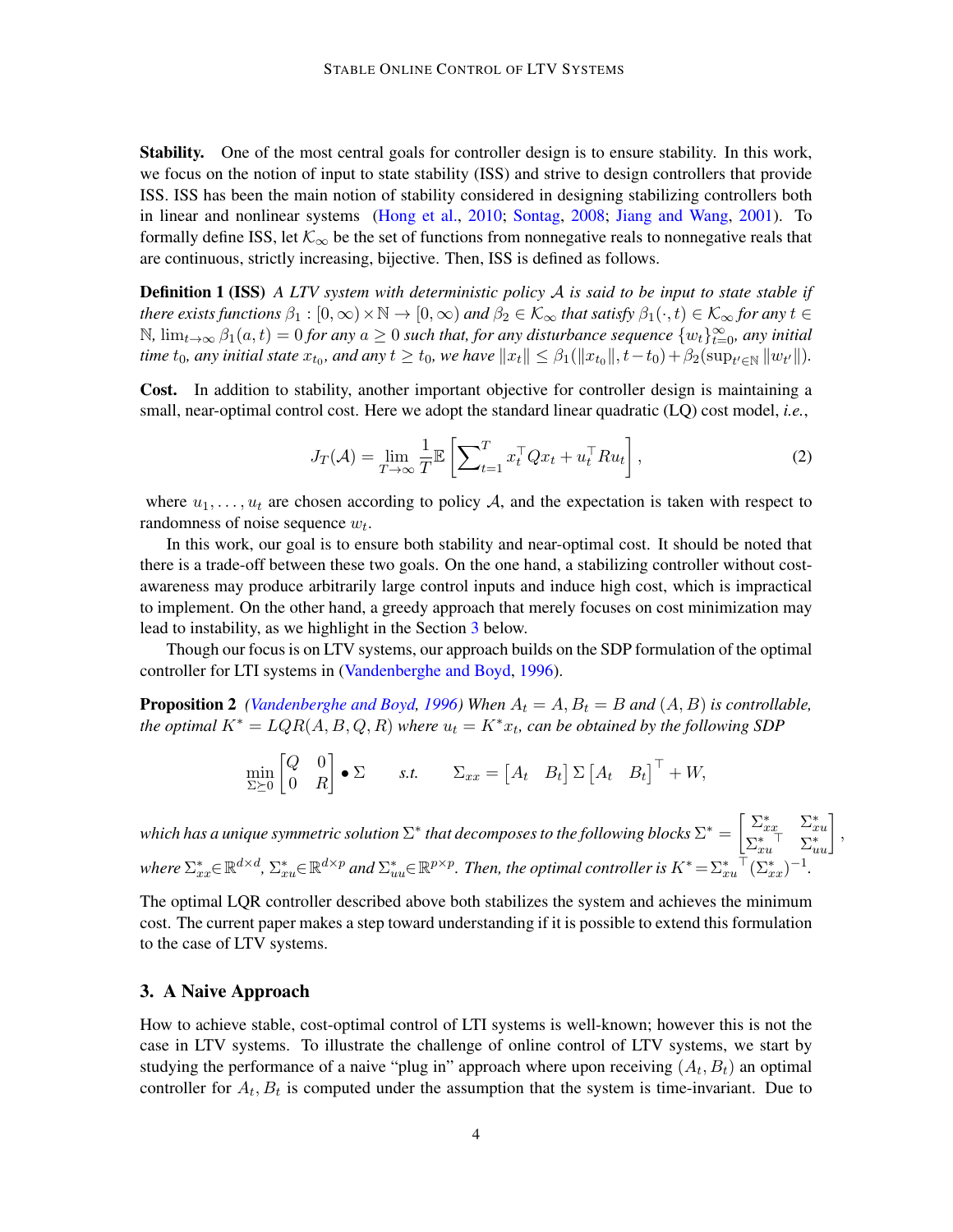its simplicity, this approach has been employed in many contexts, e.g. [Li et al.](#page-11-13) [\(2019b\)](#page-11-13) for a MDP setting. In this section we provide an example which shows that such a myopic approach based on optimal LTI control described above fails to stabilize the system even in simple settings where  $A_t$  can only switch between two possible choices and  $B_t$  is fixed. This highlights that one cannot naively apply LTI design approaches in LTV systems and expect to maintain stability.

<span id="page-4-1"></span>**Example 1** Consider a system with  $Q = \epsilon I$ ,  $R = I$ ,  $w_t = 0$ , and  $A = \begin{bmatrix} \rho & 0 \\ a & \rho \end{bmatrix}$ ,  $A' = \begin{bmatrix} \rho & a \\ 0 & \rho \end{bmatrix}$ 0 ρ , *where*  $0 < \rho < 1$ *, and*  $a > \sqrt{2}$ *. Suppose*  $A_t$  *alternates between* A *and*  $A'$  *and*  $B_t = B = I$ *. Define the optimal LTI controllers for* A *and* A' *as*  $K := LQR(A, B, Q, R)$  *and*  $K' := LQR(A', B, Q, R)$ .

*To show that the optimal LTI controllers will not stabilize the system, we consider a case where*  $\epsilon \to 0$ . In this case, one can check that  $K, K' \to 0$ , and more precisely,  $K, K' = O(\epsilon)$ . Since  $A_t$ *alternates between*  $A, A', K_t$  also alternates between  $K$  and  $K'$  under the myopic design we are *considering. Thus, the system state follows*  $x_{t+2} = (A + K)(A' + K')x_t$ *. Notice that as*  $\epsilon \to 0$ *,*  $(A+K)(A'+K') \rightarrow AA' = \begin{bmatrix} \rho^2 & a\rho \end{bmatrix}$  $a\rho$   $a^2 + \rho^2$ *. Here, AA' is unstable since its largest eigenvalue* is greater than  $\frac{1}{2} \text{Tr}(AA') = \rho^2 + \frac{a^2}{2} > 1$ . Thus, for small enough  $\epsilon$ , the naive strategy that uses the *LTI controller at each time-step leads to instability.*

## 4. Main Result

The previous section highlights that a naive application of LTI control cannot guarantee stability for LTV systems. We now propose a new approach, COvariance Constrained Online LQ (COCO-LQ) control (Section [4.1\)](#page-4-0). Our main technical result shows that COCO-LQ provably guarantees stability in LTV systems (Section [4.2\)](#page-5-0) when the SDP is feasible. In Section [4.3,](#page-6-0) we discuss how to handle the situation when the SDP is infeasible and Section [4.4](#page-7-0) discuss the effect of model estimation error. Detailed proofs could be found in the Appendix.

## <span id="page-4-0"></span>4.1. COvariance Constrained Online LQ (COCO-LQ)

The naive approach discussed in Section [3](#page-3-0) seeks to solve the LTI problem at every time step, which is equivalent to solving the SDP in Proposition [2](#page-3-1) for every  $(A_t, B_t)$ . The reason this method fails is that it only considers cost minimization without explicitly considering stability. The main idea of COCO-LQ is to enforce stability via a state covariance constraint embedded into the SDP frame-work. The proposed algorithm is stated formally in Algorithm [1.](#page-5-1) COCO-LQ solves an SDP [\(3\)](#page-5-2) at each time step that is similar to that in Proposition [2.](#page-3-1) The crucial difference is the new constraint [\(3d\)](#page-5-3), which involves parameter  $\alpha$ . Plugging [\(3b\)](#page-5-4) into constraint (3d) yields the following:

$$
\Sigma_{xx} \preceq \frac{1}{1-\alpha}W.
$$

This highlights that constraint [\(3d\)](#page-5-3) can be interpreted as an upper bound on the state covariance matrix  $\Sigma_{xx}$ . When  $\alpha = 0$ , the controller essentially cancels out the dynamics, without taking into account the cost of doing so. This ensures stability but can lead to large cost. At another extreme, when  $\alpha \to 1$ , the SDP solved at each time step is the same as for the LTI setting, and so COCO-LQ matches the naive approach in Section [3.](#page-3-0) Thus,  $\alpha$  trades off between stability and cost. In the following section, we show that this novel state covariance constraint promotes sequential strong stability [\(Cohen et al.,](#page-10-6) [2018\)](#page-10-6), which in turn guarantees ISS with a proper choice of  $\alpha$ .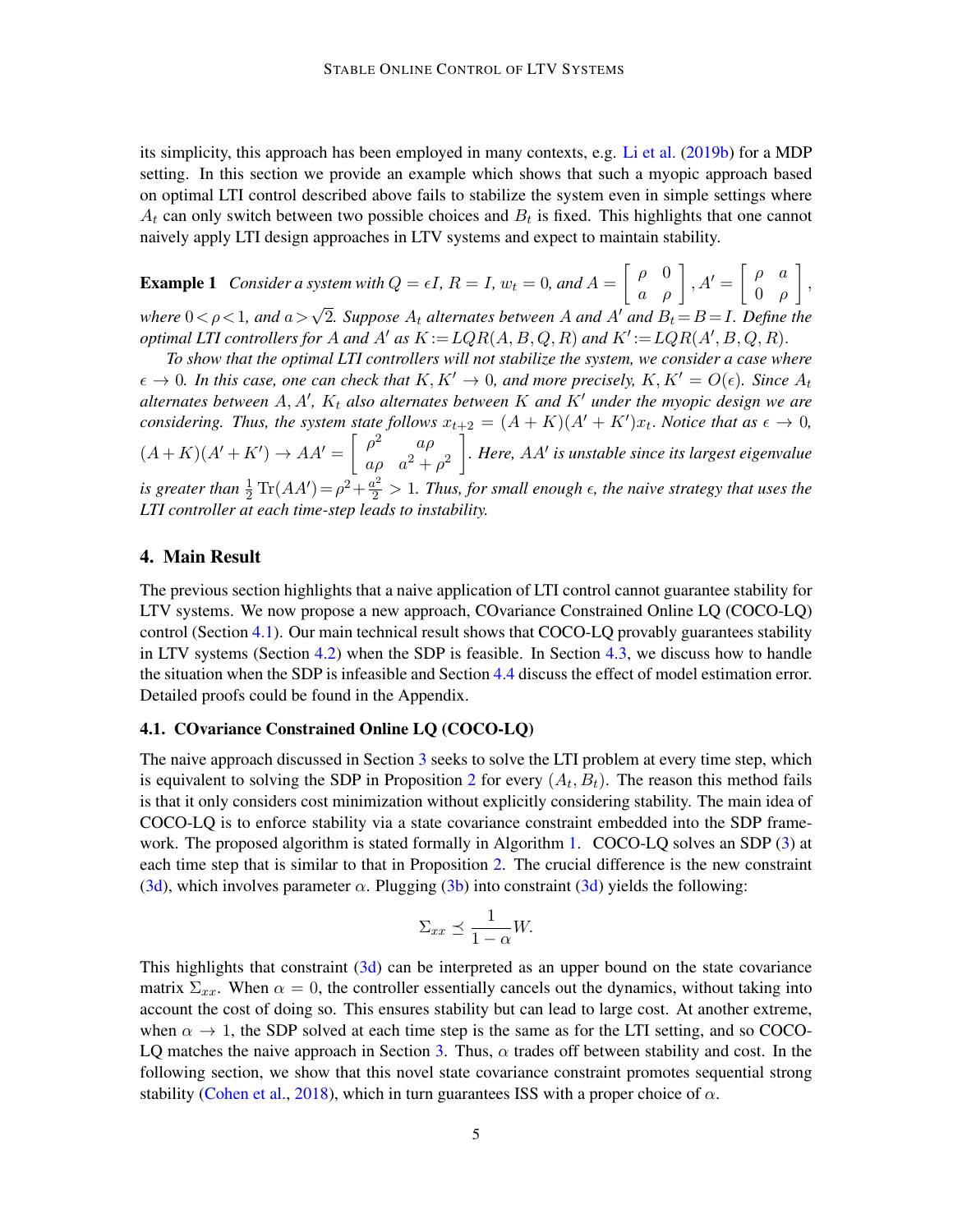Algorithm 1: COCO-LQ: COvariance Constrained Online LQ

**Parameters:**  $\alpha \in [0, 1)$ 

**Input:**  $Q, R, W \succ 0$ 

1 for  $t = 1, 2, ...$  do

2 Receive state  $x_t$ , and system parameter  $A_t$ ,  $B_t$ 

3 Compute policy: Let  $\Sigma_t \in \mathbb{R}^{n \times n}$  be an optimal solution to the SDP program:

$$
\text{minimize} \begin{bmatrix} Q & 0 \\ 0 & R \end{bmatrix} \bullet \Sigma \tag{3a}
$$

subject to 
$$
\Sigma_{xx} = \begin{bmatrix} A_t & B_t \end{bmatrix} \Sigma \begin{bmatrix} A_t & B_t \end{bmatrix}^\top + W
$$
 (3b)

<span id="page-5-4"></span><span id="page-5-2"></span>
$$
\Sigma \succeq 0 \tag{3c}
$$

<span id="page-5-9"></span><span id="page-5-5"></span><span id="page-5-3"></span>
$$
\begin{bmatrix} A_t & B_t \end{bmatrix} \Sigma \begin{bmatrix} A_t & B_t \end{bmatrix}^\top \preceq \alpha \Sigma_{xx} \tag{3d}
$$

and  $K_t = \Sigma_{xu}^{\top} \Sigma_{xx}^{-1}$ 4 **Play**  $u_t = K_t x_t$ 

5 | Update  $x_{t+1} = A_t x_t + B_t u_t + w_t, w_t \sim N(0, W)$ 

6 end

## <span id="page-5-1"></span><span id="page-5-0"></span>4.2. Stability

We now state our main technical result, which provides a formal stability guarantee for COCO-LQ.

**Theorem 3** Let  $0 \le \alpha < 1/2$ , and suppose [\(3\)](#page-5-2) is feasible for all t, then the resulting dynamical *system satisfies ISS in the sense that for any disturbance sequence*  $\{w_t\}_{t=0}^{\infty}$  and for any  $t \geq t_0$ ,

<span id="page-5-6"></span>
$$
||x_t|| \leq \rho^{t-t_0} ||x_{t_0}|| + \frac{\kappa \rho}{1-\rho} \sup_{t_0 \leq k < t} ||w_k||
$$

for 
$$
\rho = \sqrt{\frac{\alpha}{1-\alpha}} \in [0,1)
$$
 and  $\kappa = \frac{\kappa_W}{\sqrt{1-\alpha}}$ , where  $\kappa_W = ||W|| ||W^{-1}||$  is the condition number of W.

The key intuition underlying this result is that the additional state covariance constraint [\(3d\)](#page-5-3) implicitly enforces sequential strong stability [\(Cohen et al.,](#page-10-6) [2018\)](#page-10-6), which in turn ensures ISS. More formally, sequential strong stability is defined as follows,

<span id="page-5-8"></span>**Definition 4** *(Sequential Strong Stability) A sequence of policies*  $K_1, K_2, ...,$  *such that*  $u_t = K_t x_t$ *is*  $(\kappa, \gamma, \rho)$ -sequential strongly stable (for  $\kappa > 0$ ,  $0 < \gamma \leq 1$  and  $0 \leq \rho < 1$ ) if there exist matrices  $H_1, H_2, ...,$  and  $L_1, L_2...,$  such that  $A_t + B_t K_t = H_t L_t H_t^{-1}$  for all t, with the following properties:  $f(a)$   $||L_t|| \leq 1 - \gamma$ ; *(b)*  $||H_t|| \leq \beta_1$  *and*  $||H_t^{-1}|| \leq 1/\beta_2$  *with*  $\kappa = \beta_1/\beta_2$ ; *(c)*  $||H_{t+1}^{-1}H_t|| \leq \frac{\rho}{1-\gamma}$ .

The following lemma formalizes the connection between [\(3d\)](#page-5-3) and sequential strong stability.

**Lemma 5** *Under the conditions in Theorem [3,](#page-5-5) the policies designed by COCO-LQ are*  $(\kappa, \gamma, \rho)$ *sequential strongly stability for*  $\kappa = \frac{\kappa_W}{\sqrt{1-\alpha}}, \gamma = 1 - \sqrt{\alpha}, \rho = \sqrt{\frac{\alpha}{1-\alpha}}$  where  $\kappa_W = ||W|| ||W^{-1}||$ .

<span id="page-5-7"></span>A proof of Lemma [5](#page-5-6) is given in Appendix [A.](#page-12-0) With Lemma [5,](#page-5-6) proving the result in Theorem [3](#page-5-5) only requires showing that sequential strong stability implies ISS. This result is provided in Appendix [A](#page-12-0) as part of the complete proof of Theorem [3.](#page-5-5) A critical assumption in Theorem [3](#page-5-5) is that the SDP given in [\(3\)](#page-5-2) is feasible for  $0 \le \alpha < 1/2$ . The following result shows that when  $B_t$  is full row rank, the problem is always feasible. The proof of Lemma [6](#page-5-7) is postponed to Appendix [B.](#page-15-0)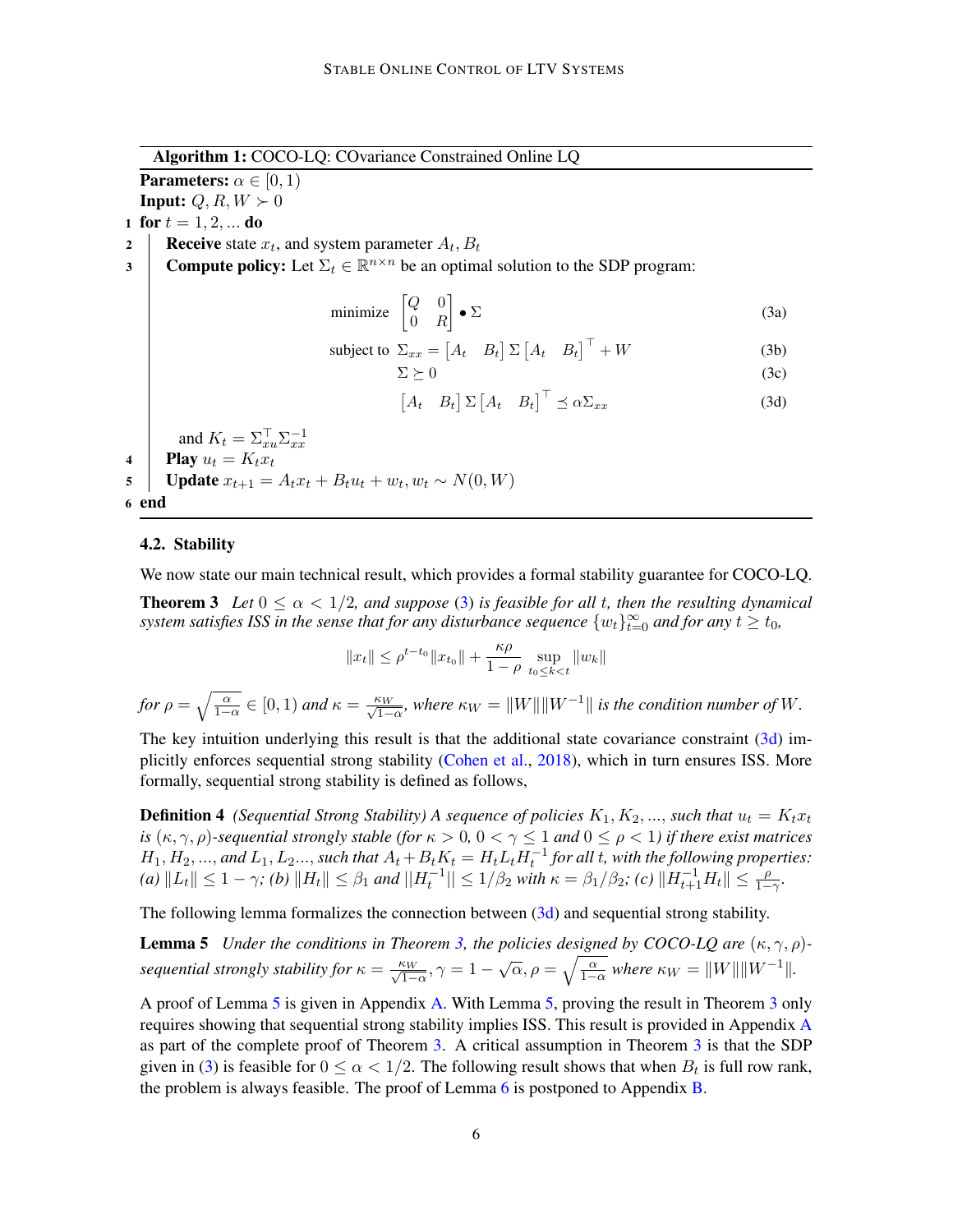Algorithm 2: COCO-LQ-Prediction: COVariance Constrained Online LQ with Predictions **Parameters:**  $\alpha \in [0, 1)$ **Input:**  $Q, R, W \succ 0$ 1 for  $t = 1, 2, ...$  do 2 if  $t \equiv 1 \pmod{H}$  then 3 **Receive** state  $x_t$ , and system parameters  $(A_t, B_t), \ldots, (A_{t+H-1}, B_{t+H-1})$ 4 Compute policy: Let  $\Sigma_t \in \mathbb{R}^{n \times n}$  be a solution to the constrained SDP in [\(3\)](#page-5-2) with  $(R, A_t, B_t)$  replaced by  $(\tilde{R}, \tilde{A}_t, \tilde{B}_t)$ , where  $\tilde{R} =$  $\lceil$  $\vert$ R . . . R 1  $\left| \right.$  (*H* repeating blocks),  $\tilde{A}_t := A_{t+H-1} \cdots A_t, \tilde{B}_t := [B_{t+H-1}, A_{t+H-1} \overline{B_{t+H-2}}, \cdots, A_{t+H-1} \cdots A_{t+1} B_t]$ 5 Set  $K_t = \sum_{x}^{\top} \sum_{x}^{-1}$  and  $[u_{t+H-1},...,u_t]^{\top} = K_t x_t$ 6 | end **7 Play** Implement the planned control action  $u_t$ 8 | Update  $x_{t+1} = A_t x_t + B_t u_t + w_t, w_t \sim \mathcal{N}(0, W)$ 9 end

# <span id="page-6-1"></span>**Lemma 6** When  $B_t$  is full row rank, then the SDP  $(3)$  is always feasible.

Note that having  $B_t$  full row rank is a sufficient but not necessary condition for feasibility of [\(3\)](#page-5-2) of COCO-LQ. When  $B_t$  is not full row rank, the feasibility assumption may still hold, and therefore our assumption is weaker than the invertibility assumption used in the literature, e.g. [Lai](#page-11-14) [\(1986\)](#page-11-14). More broadly, in Theorem [3,](#page-5-5)  $\alpha$  < 0.5 is a sufficient condition for stability. For  $\alpha$  > 0.5, stability may still hold for some problem instances  $(A_t, B_t)$  as will be shown in the simulations in Section [5.](#page-7-1) How to provide a more refined instance-dependent threshold on  $\alpha$  is an interesting future direction.

## <span id="page-6-0"></span>4.3. Infeasibility and the Role of Predictions

We now turn our attention to the case when the SDP given in [\(3\)](#page-5-2) is infeasible. In this case it is necessary for the controller to use additional information in order to stabilize the system. In particular, we provide an example that shows the necessity of predictions when  $B_t$  is not full row rank in Appendix [C.](#page-15-1) This example shows that when  $B_t$  is not full row rank, for any (deterministic) online control algorithm that has causal access to system matrices, there exists a future sequence of  $(A_t, B_t)$  in which the algorithm cannot stabilize the system. In this section, we show that using  $(A_t, B_t)$  together with short-term predictions of future system matrices is enough to stabilize the system under standard controllability assumptions. Specifically, we extend COCO-LQ to include future  $H$  steps of predictions in Algorithm [2.](#page-6-1) The key idea is to rewrite the dynamics as

$$
x_{t+H} = \tilde{A}_t x_t + \tilde{B}_t \bar{u}_t + [I, A_{t+H-1}, \cdots, A_{t+H-1} \cdots A_{t+1}] \bar{w}_t
$$
\n(4)

<span id="page-6-2"></span>where we define  $\tilde{A}_t := A_{t+H-1} \cdots A_t$ ,  $\tilde{B}_t := [B_{t+H-1}, A_{t+H-1}B_{t+H-2}, \cdots, A_{t+H-1} \cdots A_{t+1}B_t]$ ,  $\bar{u}_t := [u_{t+H-1}^\top, u_{t+H-2}^\top, \dots, u_t^\top]^\top$  and  $\bar{w}_t := [w_{t+H-1}^\top, w_{t+H-2}^\top, \dots, w_t^\top]^\top$ . When H is long enough such that  $\tilde{B}_t$  is full row rank, we can use Algorithm [1](#page-5-1) on  $\tilde{A}_t$  and  $\tilde{B}_t$  and avoid the infeasibility issue, and our stability guarantee is provided below. The proof of Theorem [7](#page-6-2) is in Appendix [D.](#page-16-0)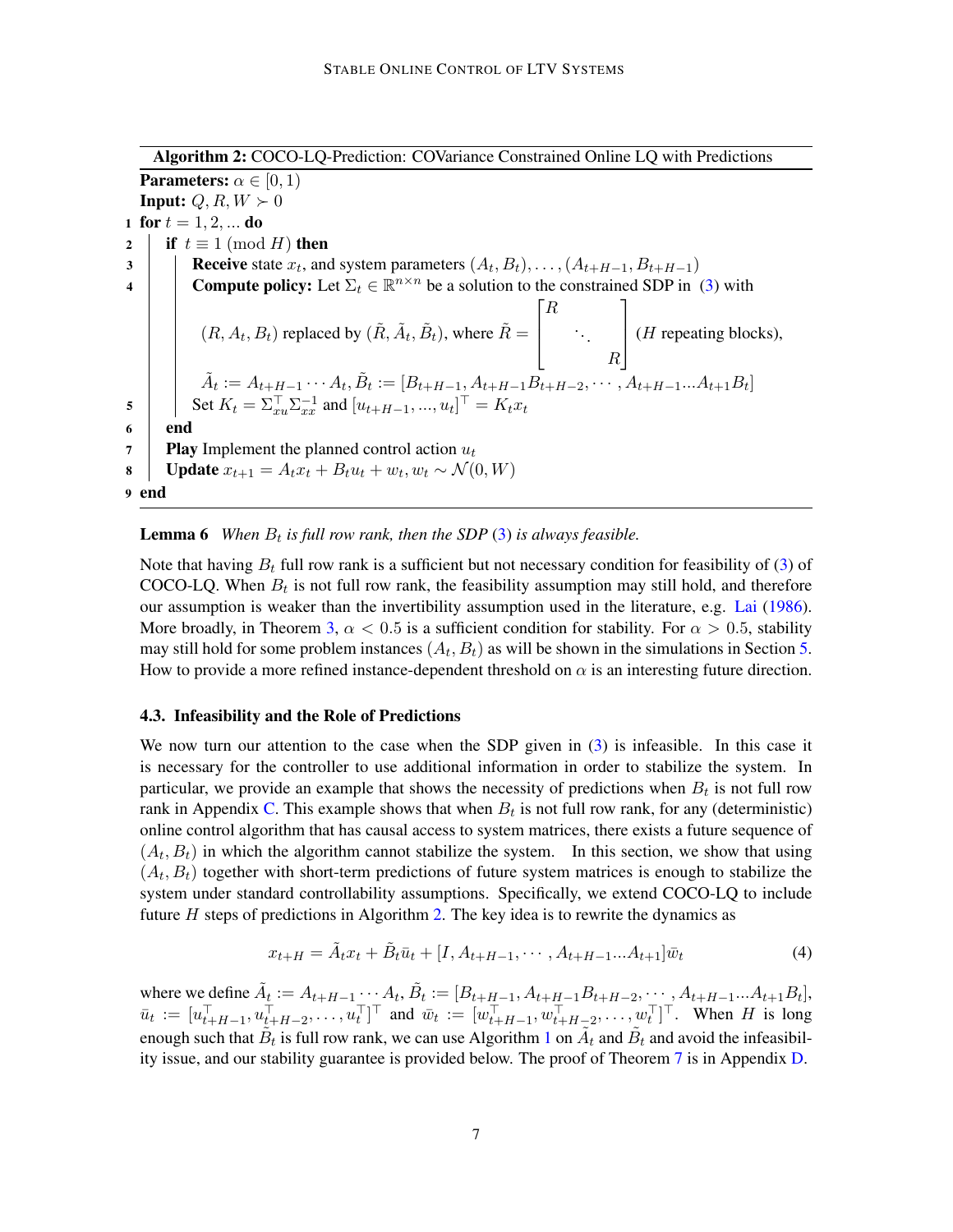**Theorem 7** Suppose for each t, matrix  $\tilde{B}_t = [B_{t+H-1}, A_{t+H-1}B_{t+H-2}, \cdots, A_{t+H-1}A_{t+1}B_t]$  $satisfies \ \tilde{B}_t\tilde{B}_t^\top\succeq \sigma I$  for some  $\sigma>0$ , and  $\|A_t\|\leq a, \|B_t\|\leq b$  for some  $a,b>0.$  Then, the SDP *in Algorithm* [2](#page-6-1) *is always feasible. Further, when*  $\alpha < 1/2$ *, the closed-loop system is ISS for any t*,

$$
||x_t|| \leq \kappa_A' \rho^{\frac{t}{H}-1} ||x_1|| + \kappa_A' \kappa_A \kappa \max(1, \frac{\rho}{1-\rho}) \sup_{1 \leq s < t} ||w_s||,
$$

*where the same as Theorem [3,](#page-5-5)*  $\rho = \sqrt{\frac{\alpha}{1-\alpha}} \in [0,1)$  *and*  $\kappa = \frac{\kappa_W}{\sqrt{1-\alpha}}$  *with*  $\kappa_W = ||W|| ||W^{-1}||$  *being the condition number of W; further,*  $\kappa_A = 1 + a + \ldots + a^{H-1}$ *, and*  $\kappa_A' = a^{H-1} + b^2(1 + a + \cdots + a^H)$  $(a^{H-1})^2 \kappa_R \frac{\kappa + a^H}{\sigma}$  $\frac{a^{n}}{\sigma}$  with  $\kappa_R$  being the condition number of R.

#### <span id="page-7-0"></span>4.4. Estimation Error

In both Algorithm [1](#page-5-1) and Algorithm [2,](#page-6-1) the exact knowledge of state-transition matrices  $(A_t, B_t)$  or the extended state-transition matrices  $(\tilde{A}_t, \tilde{B}_t)$  are needed when deriving the control actions. In this section, we show that COCO-LQ can still obtain a stabilizing controller in the case where only approximations are known, if the estimation error is controlled. Our main result is the following.

<span id="page-7-2"></span>**Theorem 8** Let  $(\hat{A}_t, \hat{B}_t)$  be an estimate of  $(A_t, B_t)$ . Given  $\alpha \in [0, \frac{1}{2}]$  $(\frac{1}{2})$ *, let*  $\rho = \sqrt{\frac{\alpha}{1-\alpha}}$ *, κ* =  $\frac{\|W\| \|W^{-1}\|}{\sqrt{1-\alpha}}$  and  $\gamma = 1 - \sqrt{\alpha}$ . Let  $K_1, K_2, ...$  be the policies designed by COCO-LQ for  $(\hat{A}_t, \hat{B}_t)$ *with parameter* α*. When the estimation error satisfies,*

<span id="page-7-3"></span>
$$
\max\{||\hat{A}_t - A_t||_2, ||\hat{B}_t - B_t||_2\} \le \delta \frac{\gamma}{\kappa(1 + K_{max})}
$$
\n(5)

*where* δ *can be any number in* (0,  $\sqrt{1-\alpha}-\sqrt{\alpha}$  $\frac{1-\alpha-\sqrt{\alpha}}{1-\sqrt{\alpha}}$ ), and  $K_{max}$  is any uniform upper bound on  $||K_t||$ . Then, the policies  $K_t$  are ISS when applied to the system  $(A_t, B_t)$ ,

$$
||x_t|| \leq (\rho')^{t-t_0} ||x_{t_0}|| + \frac{\kappa \rho'}{1 - \rho'} \sup_{t_0 \leq k < t} ||w_k||,
$$

*where*  $\rho' = \frac{1-(1-\delta)\gamma}{1-\gamma}$  $\frac{(1-\delta)\gamma}{1-\gamma}$  $\rho$  ∈ (0,1)*. Finally, when*  $\|\hat{A}_t\|$  ≤  $\bar{\sigma}_A$ ,  $\|\hat{B}_t\|$  ≤  $\bar{\sigma}_B$  *and*  $\hat{B}_t \hat{B}_t^\top$   $\succeq \underline{\sigma}_B^2$ *, one uniform upper bound for*  $\|K_t\|$  *is*  $K_{max} = \kappa_R \frac{\bar{\sigma}_B}{\sigma_B^2} (\kappa(1-\gamma) + \bar{\sigma}_A)$  *with*  $\kappa_R = \|R\| \|R^{-1}\|$ .

A proof of Theorem [8](#page-7-2) is provided in Appendix [E.](#page-17-0) This result highlights the tradeoff between the estimation error and the algorithm performance. If we choose a small  $\alpha$ , the algorithm can tolerant a larger estimation error (i.e. larger right hand side of [\(5\)](#page-7-3) can be obtained) but may lead to high control cost due to the tight state co-variance constraint. If we choose a larger  $\alpha$ , the algorithm tolerates smaller estimation error while its performance improves due to the less strict state covariance constraint.

## <span id="page-7-1"></span>5. Experiments

The results in the previous section focus on stability of COCO-LQ approach. Here, we use experimental results to highlight that COCO-LQ also performs near-optimally in terms of cost while also stabilizing systems that the naive approach based on LTI control cannot. In Section [5.1,](#page-8-0) we test our method on random, synthetic linear time varying systems, and in Section [5.2](#page-8-1) we demonstrate the algorithm performance in real-world power system frequency control settings. More experiment results on nonlinear systems via local linear approximation could be found in Appendix [F.](#page-19-0)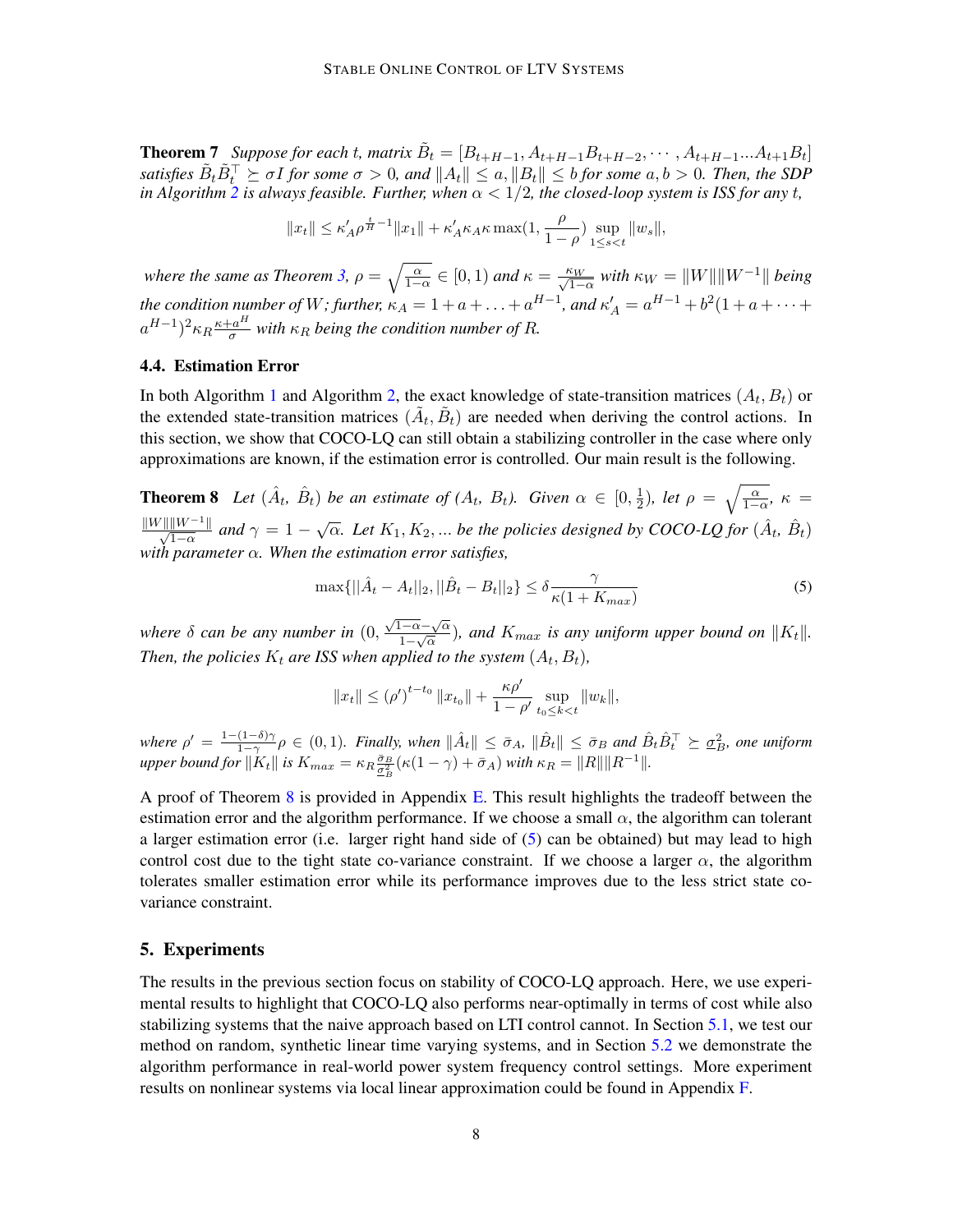## <span id="page-8-0"></span>5.1. Synthetic Time-Varying Systems

We first consider the control of switching and time-variant systems. The cost function is set as  $Q = 0.2I, R = I$ , and system is subject to Gaussian disturbance  $w_t \sim N(0, 0.1^2)$ . We average the simulation results over 5 runs and visualize the mean performance and standard deviation.

- a. *Switching systems.* we consider a switching system following Example [1](#page-4-1) in Section [3,](#page-3-0) where  $A_t$  alternates between  $A = [[0.99, 1.5], [0, 0.99]]$  and  $A' = [[0.99, 0], [1.5, 0.99]],$  and  $B_t = I$ .
- b. *Time-variant systems*. We consider a system  $A_t = [[0.99, \sin(\frac{\pi t}{2})|e^{t/60}], [|\cos(\frac{\pi t}{2})|e^{t/60}, 0.99]]$ that is continually changing over time, and  $B_t = I$ .



Figure 1: Performance comparison of COCO-LQ and LQ on synthetic time-varying systems. The left two figures show the state evolution, and right two figures show the normalized cost (cost of COCO-LO divided by cost of the offline optima) under different  $\alpha$ .

As we can see in Figure [1,](#page-8-2) COCO-LQ is able to quickly and effectively stabilize the system under various time-varying scenarios, which validates our theoretical findings. As  $\alpha$  increases, the acquired cost of COCO-LQ first decreases and then increases (explosion of state), highlighting that  $\alpha$ can explicitly control the tradeoff between cost and stability. With proper selection of  $\alpha$ , COCO-LQ achieves near-optimal cost (within 30% of the offline optimal for both system a and b).

## <span id="page-8-1"></span>5.2. Frequency Control with Renewable Generation

We now consider a power system frequency control problem on standard IEEE WECC 3-machine 9-bus system (Figure  $2(a)$  $2(a)$ ), which is a widely adopted system used in frequency stability studies. The state space model of power system frequency dynamics follows [Hidalgo-Gonzalez et al.](#page-10-12) [\(2019\)](#page-10-12),

<span id="page-8-2"></span>
$$
\underbrace{\begin{bmatrix} \dot{\theta} \\ \dot{\omega} \end{bmatrix}}_{\dot{\mathbf{x}}} = \underbrace{\begin{bmatrix} 0 & I \\ -M_t^{-1}L & -M_t^{-1}D \end{bmatrix}}_{A_t} \underbrace{\begin{bmatrix} \theta \\ \omega \end{bmatrix}}_{\dot{\mathbf{u}}} + \underbrace{\begin{bmatrix} 0 \\ M_t^{-1} \end{bmatrix}}_{B_t} \underbrace{p_{in}}_{\mathbf{u_t}}
$$
\n(6)

where the state variable is defined as the stacked vector of the voltage angle  $\theta$  and frequency  $\omega$ .  $M_t = diag(m_{t,i})$  is the inertia matrix, where  $m_{t,i}$  represents the equivalent rotational inertia at bus i and time  $t$ .  $M_t$  is time-varying and depends on the mix of online generators, since only thermal generators provide rotational inertia and renewable generation does not [Ulbig et al.](#page-11-0) [\(2014\)](#page-11-0).  $D = diag(d_i)$  is the damping matrix, where  $d_i$  is the generator damping coefficient. L is the network susceptance matrix. The control variable  $p_{in}$  corresponds to the electric power generation.

We assume the system is changing between two states: a high renewable generation scenario where  $m_{t,i} = 2$  (i.e., 80 percent renewable with zero inertia and 20 percent of thermal generation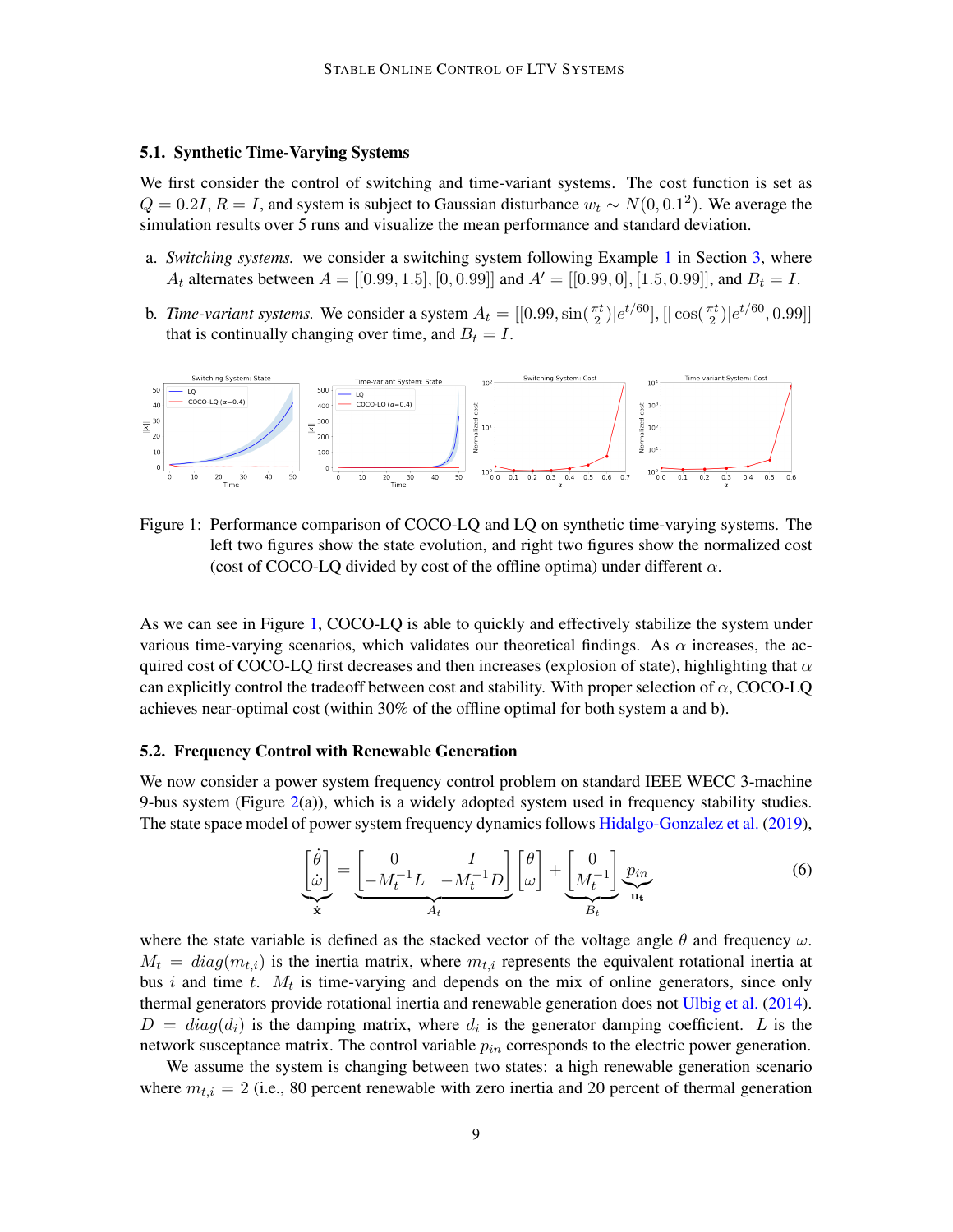

<span id="page-9-0"></span>Figure 2: (a) IEEE WECC 3-machine 9-bus system schematic with generators at bus 1, 5, 9 are mixture of thermal generation and renewable. (b) Frequency dynamics under offline optima, baseline H-horizon control, and COCO-LQ. The dotted grey lines  $(\pm 0.05Hz)$  are the safety margin of power system frequency variation.

with 10s inertia), and a low renewable generation scenario where  $m_{t,i} = 8$  (i.e., 20 percent renewable and 80 percent thermal generation), with additional random fluctuations between [0, 0.2]. This setup represents the real-world situation where we have high solar output during the daytime, and low output in the morning/evening, with intra-day variations due to clouds and weather changes. Notice that  $B_t$  is not full rank, thus we need to leverage predictions, i.e.,  $A_{t+1}$  and  $B_{t+1}$ . For fair comparison, we compete against the  $H$ -horizon optimal control in [Bertsekas et al.](#page-10-4) [\(1995\)](#page-10-4), which is the extension of naive LTI controller to use  $H$ -step predictions. In both cases, we assume the prediction is accurate and use the exact value of  $A_{t+1}$  and  $B_{t+1}$  for computing control actions.

Figure [2\(](#page-9-0)b) visualizes the power system frequency dynamics under three controllers: the offline optimal control, the baseline H-horizon optimal controller and the proposed COCO-LQ-Prediction method. We ideally desire a controller that is able to maintain the frequency variation within  $\pm 0.05$ Hz and eventually stabilize the system. It can be observed that our algorithm succeeds at maintaining the frequency stability under random, time-varying renewable generations. Furthermore, the performance of COCO-LQ is very close to the offline optimal, while the system frequency diverges under the baseline H-horizon optimal control.

## 6. Conclusion

In this paper, we study the stability of LTV systems. Our results demonstrate the challenge of ensuring stability for LTV systems compared to LTI systems. Motivated by this challenge, we propose a COCO-LQ/COCO-LQ-Prediction policy that can guarantee stability for LTV systems under certain assumptions. There are many interesting open questions that remain. For example, the bound  $\alpha < 1/2$  in Theorem [3](#page-5-5) is a sufficient condition, and studying how to relax the bound and how to derive instance-dependent bounds is an interesting future question. Another important direction is to analyze the performance (e.g. the regret) of the proposed approach in order to quantify the tradeoff between stability and performance.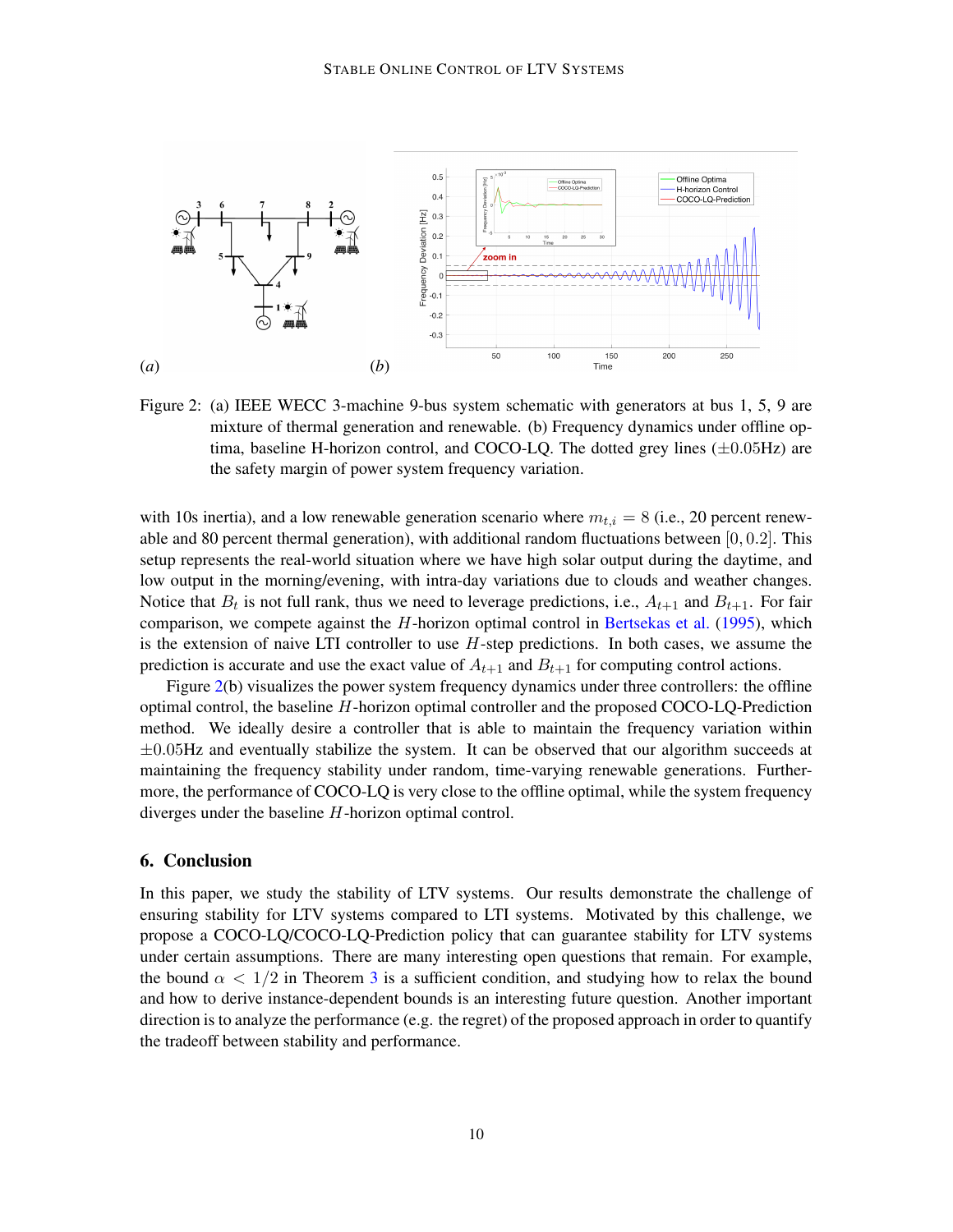# **References**

- <span id="page-10-7"></span>Yasin Abbasi-Yadkori and Csaba Szepesvári. Regret bounds for the adaptive control of linear quadratic systems. In *Proceedings of the 24th Annual Conference on Learning Theory*, pages 1–26, 2011.
- <span id="page-10-1"></span>Francesco Amato, Marco Ariola, and Carlo Cosentino. Finite-time control of discrete-time linear systems: analysis and design conditions. *Automatica*, 46(5):919–924, 2010.
- <span id="page-10-4"></span>Dimitri P Bertsekas, Dimitri P Bertsekas, Dimitri P Bertsekas, and Dimitri P Bertsekas. *Dynamic programming and optimal control*, volume 1. Athena scientific Belmont, MA, 1995.
- <span id="page-10-6"></span>Alon Cohen, Avinatan Hassidim, Tomer Koren, Nevena Lazic, Yishay Mansour, and Kunal Talwar. Online linear quadratic control. *arXiv preprint arXiv:1806.07104*, 2018.
- <span id="page-10-8"></span>Sarah Dean, Horia Mania, Nikolai Matni, Benjamin Recht, and Stephen Tu. Regret bounds for robust adaptive control of the linear quadratic regulator. In *Advances in Neural Information Processing Systems*, pages 4188–4197, 2018.
- <span id="page-10-9"></span>Paolo Falcone, Manuela Tufo, Francesco Borrelli, Jahan Asgari, and H Eric Tseng. A linear time varying model predictive control approach to the integrated vehicle dynamics control problem in autonomous systems. In *2007 46th IEEE Conference on Decision and Control*, pages 2980–2985. IEEE, 2007.
- <span id="page-10-0"></span>Paolo Falcone, Francesco Borrelli, H Eric Tseng, Jahan Asgari, and Davor Hrovat. Linear timevarying model predictive control and its application to active steering systems: Stability analysis and experimental validation. *International Journal of Robust and Nonlinear Control: IFAC-Affiliated Journal*, 18(8):862–875, 2008.
- <span id="page-10-3"></span>Germain Garcia, Sophie Tarbouriech, and Jacques Bernussou. Finite-time stabilization of linear time-varying continuous systems. *IEEE Transactions on Automatic Control*, 54(2):364–369, 2009.
- <span id="page-10-10"></span>Gautam Goel and Babak Hassibi. Regret-optimal control in dynamic environments. *arXiv preprint arXiv:2010.10473*, 2020.
- <span id="page-10-5"></span>Paula Gradu, Elad Hazan, and Edgar Minasyan. Adaptive regret for control of time-varying dynamics. *arXiv preprint arXiv:2007.04393*, 2020.
- <span id="page-10-12"></span>Patricia Hidalgo-Gonzalez, Rodrigo Henriquez-Auba, Duncan S Callaway, and Claire J Tomlin. Frequency regulation using data-driven controllers in power grids with variable inertia due to renewable energy. In *2019 IEEE Power & Energy Society General Meeting (PESGM)*, pages 1–5. IEEE, 2019.
- <span id="page-10-2"></span>Yiguang Hong, Zhong-Ping Jiang, and Gang Feng. Finite-time input-to-state stability and applications to finite-time control design. *SIAM Journal on Control and Optimization*, 48(7):4395–4418, 2010.
- <span id="page-10-11"></span>Zhong-Ping Jiang and Yuan Wang. Input-to-state stability for discrete-time nonlinear systems. *Automatica*, 37(6):857–869, 2001.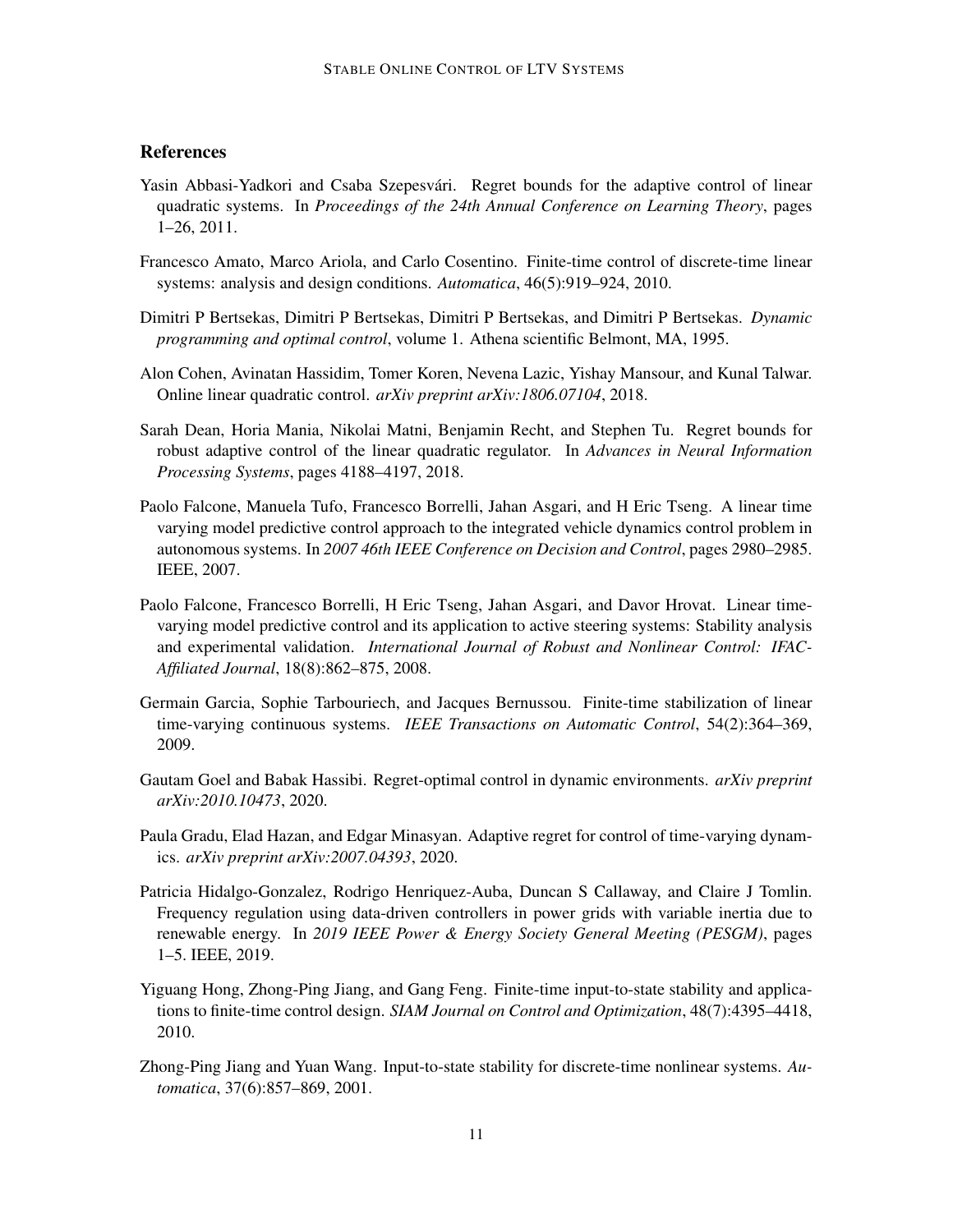<span id="page-11-4"></span>Hassan K Khalil. *Nonlinear systems*, volume 3. 2002.

- <span id="page-11-14"></span>T.L Lai. Asymptotically efficient adaptive control in stochastic regression models. *Advances in Applied Mathematics*, 7(1):23 – 45, 1986. ISSN 0196-8858. doi: https://doi.org/ 10.1016/0196-8858(86)90004-7. URL [http://www.sciencedirect.com/science/](http://www.sciencedirect.com/science/article/pii/0196885886900047) [article/pii/0196885886900047](http://www.sciencedirect.com/science/article/pii/0196885886900047).
- <span id="page-11-7"></span>Sahin Lale, Kamyar Azizzadenesheli, Babak Hassibi, and Anima Anandkumar. Adaptive control and regret minimization in linear quadratic gaussian (lqg) setting. *arXiv preprint arXiv:2003.05999*, 2020a.
- <span id="page-11-8"></span>Sahin Lale, Kamyar Azizzadenesheli, Babak Hassibi, and Anima Anandkumar. Explore more and improve regret in linear quadratic regulators. *arXiv preprint arXiv:2007.12291*, 2020b.
- <span id="page-11-5"></span>Xiaodi Li, Xueyan Yang, and Shiji Song. Lyapunov conditions for finite-time stability of timevarying time-delay systems. *Automatica*, 103:135–140, 2019a.
- <span id="page-11-13"></span>Yingying Li, Aoxiao Zhong, Guannan Qu, and Na Li. Online markov decision processes with timevarying transition probabilities and rewards. In *ICML Real-world Sequential Decision Making workshop*, 2019b.
- <span id="page-11-10"></span>Riccardo Marino and Patrizio Tomei. Robust adaptive regulation of linear time-varying systems. *IEEE Transactions on Automatic Control*, 45(7):1301–1311, 2000.
- <span id="page-11-9"></span>Richard H Middleton and Graham C Goodwin. Adaptive control of time-varying linear systems. *IEEE Transactions on Automatic Control*, 33(2):150–155, 1988.
- <span id="page-11-2"></span>Yi Ouyang, Mukul Gagrani, and Rahul Jain. Learning-based control of unknown linear systems with thompson sampling. *arXiv preprint arXiv:1709.04047*, 2017.
- <span id="page-11-12"></span>Eduardo D Sontag. Input to state stability: Basic concepts and results. In *Nonlinear and optimal control theory*, pages 163–220. Springer, 2008.
- <span id="page-11-3"></span>Sophie Tarbouriech, Germain Garcia, and Adolf H Glattfelder. *Advanced Strategies in Control Systems with Input and Output Constraints*, volume 346. Springer Science & Business Media, 2006.
- <span id="page-11-1"></span>Emanuel Todorov and Weiwei Li. A generalized iterative lqg method for locally-optimal feedback control of constrained nonlinear stochastic systems. In *Proceedings of the 2005, American Control Conference, 2005.*, pages 300–306. IEEE, 2005.
- <span id="page-11-0"></span>Andreas Ulbig, Theodor S Borsche, and Göran Andersson. Impact of low rotational inertia on power system stability and operation. *IFAC Proceedings Volumes*, 47(3):7290–7297, 2014.
- <span id="page-11-6"></span>Lieven Vandenberghe and Stephen Boyd. Semidefinite programming. *SIAM review*, 38(1):49–95, 1996.
- <span id="page-11-11"></span>Alex Zheng and Manfred Morari. Robust control of linear time-varying systems with constraints. In *Proceedings of 1994 American Control Conference-ACC'94*, volume 3, pages 2416–2420. IEEE, 1994.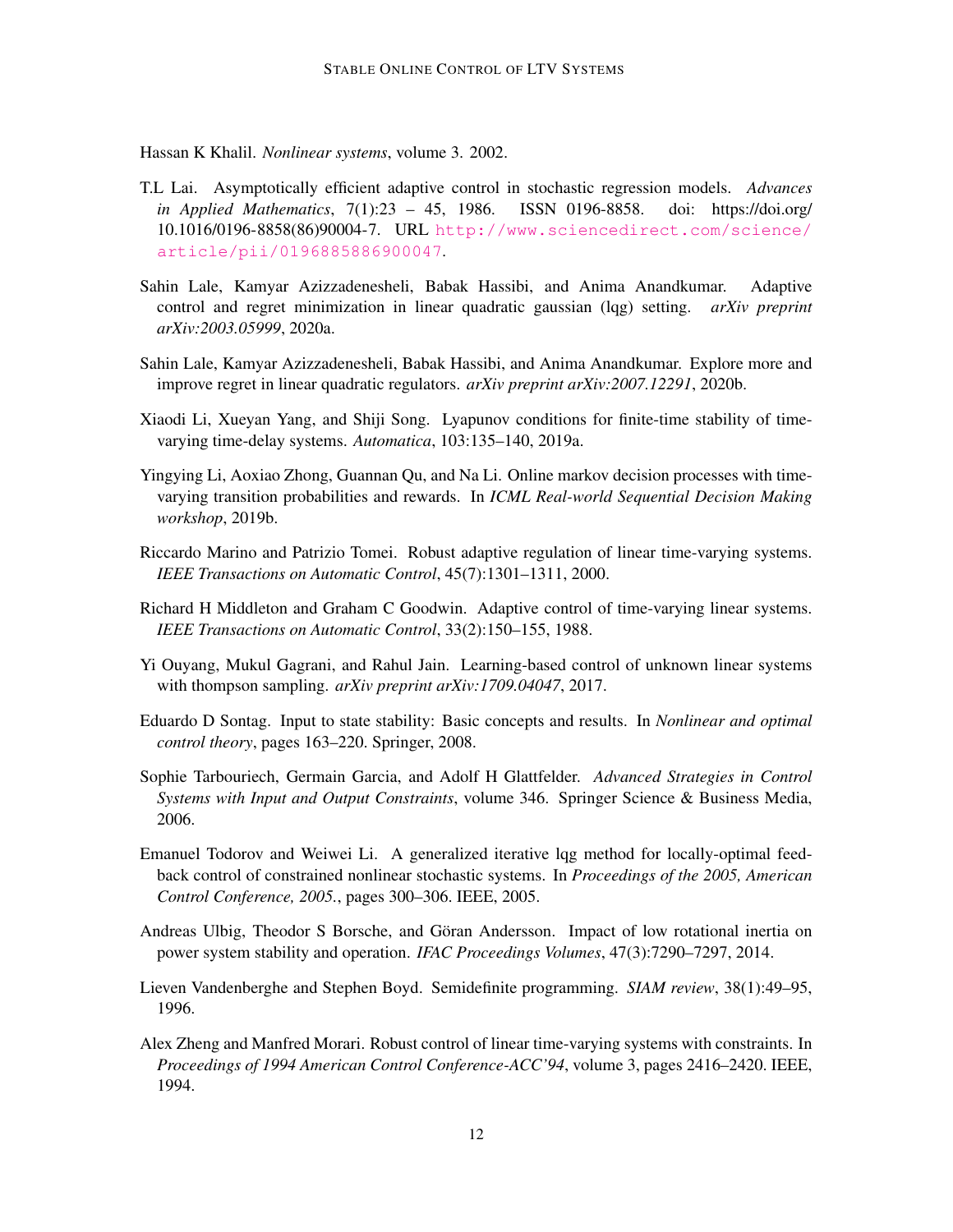# <span id="page-12-0"></span>Appendix A. Proof of Theorem [3](#page-5-5)

In this section, we provide the proof of Theorem [3.](#page-5-5) As mentioned in Section [4.2,](#page-5-0) the proof consists of two steps. In the first step, we show that the algorithm guarantees strong sequential stability (Lemma [5\)](#page-5-6), which we prove in Appendix [A.1,](#page-12-1) and in the second step, we show that strong sequential stability guarantees input-to-state stability, or more formally:

**Lemma 9** Supppose a sequence of policies  $K_1, K_2, \ldots, K_t, \ldots$  is  $(\kappa, \gamma, \rho)$ -sequential strongly *stable. Then, the closed loop system is input-to-state stable in the sense that for any*  $t \geq t_0 \geq 1$ ,

<span id="page-12-2"></span>
$$
||x_t|| \le \kappa \rho^{t-t_0} ||x_{t_0}|| + \frac{\kappa \rho}{1 - \rho} \max_{t_0 \le s < t} ||w_s||.
$$

We provide the proof of Lemma [9](#page-12-2) in Appendix [A.2.](#page-14-0) Combining the above two steps finishes the proof of Theorem [3.](#page-5-5)

#### <span id="page-12-1"></span>A.1. Proof of Lemma [5](#page-5-6)

To prove Lemma [5,](#page-5-6) we first show an auxilliary result that the optimal solution to the SDP in [\(3\)](#page-5-2) must have a specific low rank structure. Then, utilizing this structure, we prove Lemma [5.](#page-5-6)

**Lemma 10** *Suppose*  $Q, R, W$  *are strictly positive definite and*  $\alpha \in [0, 1)$ *. If* [\(3\)](#page-5-2) *has a minimizer*  $\Sigma^*$ , then there exists  $K \in \mathbb{R}^{p \times d}$  s.t.  $\Sigma^*$  can be written as

$$
\Sigma^* = \begin{bmatrix} \Sigma_{xx}^* & \Sigma_{xu}^* \\ (\Sigma_{xu}^*)^\top & \Sigma_{uu}^* \end{bmatrix} = \begin{bmatrix} \Sigma_{xx}^* & \Sigma_{xx}^* K^\top \\ K \Sigma_{xx}^* & K \Sigma_{xx}^* K^\top \end{bmatrix}
$$

**Proof** Clearly,  $\Sigma_{xx}^* \succeq W \succ 0$ , and therefore we can simply define  $K = (\Sigma_{xx}^*)^\top (\Sigma_{xx}^*)^{-1}$ , and the only thing we need to show is  $\Sigma_{uu}^* = K \Sigma_{xx}^* K^\top$ . Suppose this is not true, then since  $\Sigma^* \succeq 0$ , there must exist  $D \neq 0, D \succeq 0$  s.t.

<span id="page-12-5"></span><span id="page-12-3"></span>
$$
\Sigma_{uu}^* = K \Sigma_{xx}^* K^\top + D. \tag{7}
$$

Then, by  $(3b)$ , we also have,

$$
\Sigma_{xx}^* = (A_t + B_t K) \Sigma_{xx}^* (A_t + B_t K)^\top + B_t D B_t^\top + W.
$$
\n(8)

Viewing the above as a Lyapunov equation in terms of  $\Sigma_{xx}^*$ , and since  $B_tDB_t^\top + W > 0$  and  $\Sigma_{xx}^* \succ 0$ , we get  $A_t + B_t K$  is a stable matrix.

Next, since  $A_t + B_t K$  is stable, we can construct  $\tilde{\Sigma}_{xx}$  to be the unique solution to the following Lyapunov equation,

$$
\tilde{\Sigma}_{xx} = (A_t + B_t K) \tilde{\Sigma}_{xx} (A_t + B_t K)^\top + W.
$$
\n(9)

We further define,

<span id="page-12-4"></span>
$$
\tilde{\Sigma} = \begin{bmatrix} \tilde{\Sigma}_{xx} & \tilde{\Sigma}_{xx} K^{\top} \\ K\tilde{\Sigma}_{xx} & K\tilde{\Sigma}_{xx} K^{\top} \end{bmatrix},
$$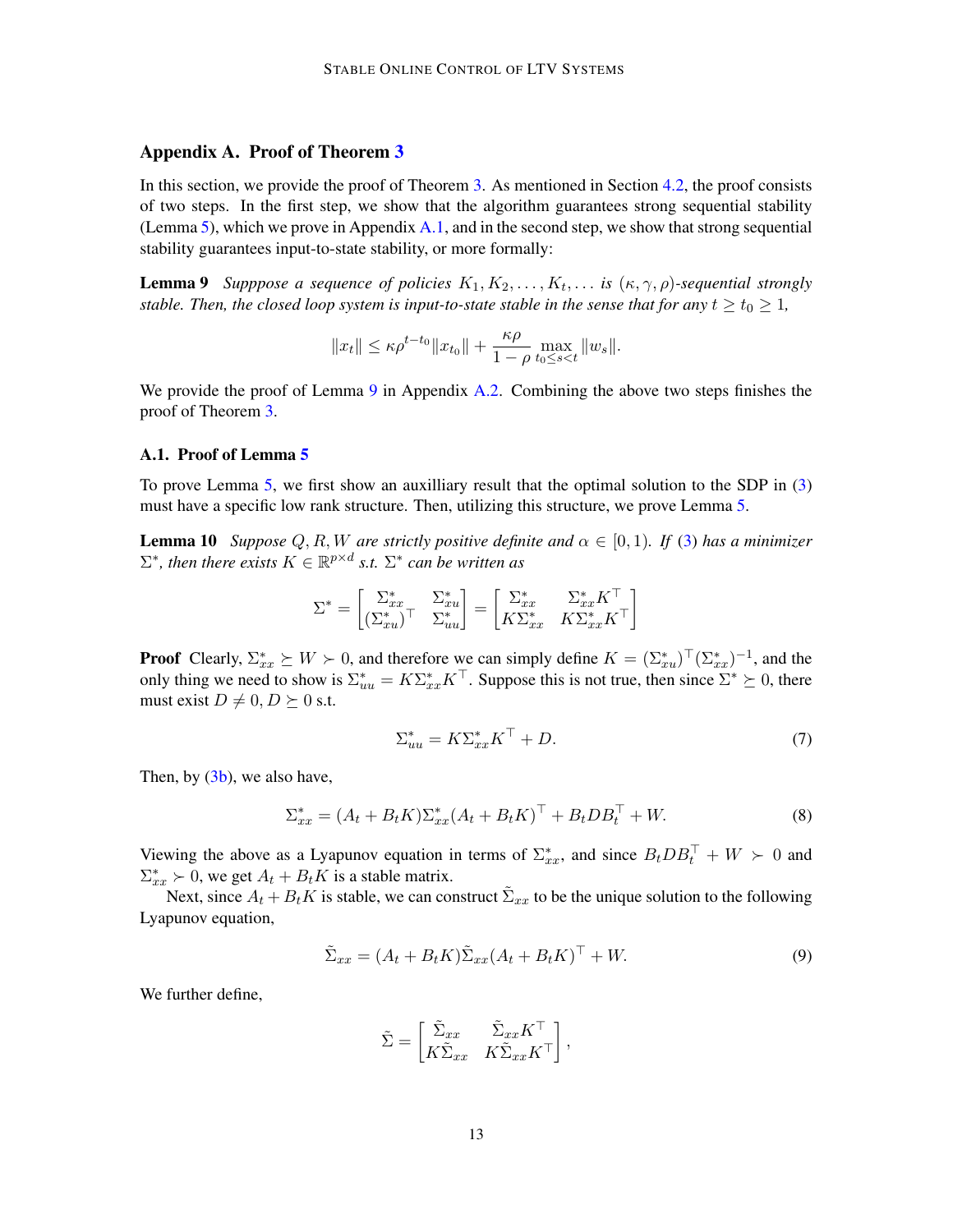and we claim that  $\tilde{\Sigma}$  is a feasible solution to [\(3\)](#page-5-2). Clearly  $\tilde{\Sigma}$  is positive semi-definite, and further, it satisfies  $(3b)$ . We now check that  $(3d)$  is met below.

$$
\begin{split}\n\left[A_t \quad B_t\right] \tilde{\Sigma} \left[A_t \quad B_t\right]^\top - \alpha \tilde{\Sigma}_{xx} \\
&= (A_t + B_t K) \tilde{\Sigma}_{xx} (A_t + B_t K)^\top - \alpha \tilde{\Sigma}_{xx} \\
&= (A_t + B_t K) \Sigma_{xx}^* (A_t + B_t K)^\top - \alpha \Sigma_{xx}^* + (A_t + B_t K) (\tilde{\Sigma}_{xx} - \Sigma_{xx}^*) (A_t + B_t K)^\top - \alpha (\tilde{\Sigma}_{xx} - \Sigma_{xx}^*) \\
&= \left[A_t \quad B_t\right] \Sigma^* \left[A_t \quad B_t\right]^\top - B_t DB_t^\top - \alpha \Sigma_{xx}^* + (A_t + B_t K) (\tilde{\Sigma}_{xx} - \Sigma_{xx}^*) (A_t + B_t K)^\top - \alpha (\tilde{\Sigma}_{xx} - \Sigma_{xx}^*) \\
&\leq -B_t DB_t^\top + (A_t + B_t K) (\tilde{\Sigma}_{xx} - \Sigma_{xx}^*) (A_t + B_t K)^\top - \alpha (\tilde{\Sigma}_{xx} - \Sigma_{xx}^*),\n\end{split}
$$
\n(10)

where the last step is due to  $\Sigma^*$  must satisfy [\(3d\)](#page-5-3). Subtracting [\(8\)](#page-12-3) from [\(9\)](#page-12-4), we have,

$$
\tilde{\Sigma}_{xx} - \Sigma_{xx}^* = (A_t + B_t K)(\tilde{\Sigma}_{xx} - \Sigma_{xx}^*)(A_t + B_t K)^\top - B_t D B_t^\top.
$$
\n(11)

Plugging  $(11)$  into  $(10)$ , we have,

<span id="page-13-1"></span><span id="page-13-0"></span>
$$
\begin{bmatrix} A_t & B_t \end{bmatrix} \tilde{\Sigma} \begin{bmatrix} A_t & B_t \end{bmatrix}^{\top} - \alpha \tilde{\Sigma}_{xx} \preceq (1 - \alpha)(\tilde{\Sigma}_{xx} - \Sigma_{xx}^*).
$$

Therefore, to check [\(3d\)](#page-5-3) it remains to show  $\tilde{\Sigma}_{xx} - \Sigma_{xx}^* \preceq 0$ . To see this, we view [\(11\)](#page-13-0) as a Lyapunov equation in terms of  $\tilde{\Sigma}_{xx} - \Sigma_{xx}^*$ , and as  $A_t + B_t K$  is stable, and  $B_t DB_t^{\top} \succeq 0$ , we have  $\tilde{\Sigma}_{xx} - \Sigma_{xx}^* \preceq 0$ . As a result, [\(3d\)](#page-5-3) holds and  $\tilde{\Sigma}_{xx}$  is indeed a feasible solution to [\(3\)](#page-5-2).

Further, we can show  $\tilde{\Sigma}$  achieves a strictly lower cost than  $\Sigma^*$ . To see this, note we have already shown  $\tilde{\Sigma}_{xx} \preceq \Sigma_{xx}^*$ , which also implies  $\tilde{\Sigma}_{uu} = K \tilde{\Sigma}_{xx} K^{\top} \preceq K \Sigma_{xx}^* K^{\top} = \Sigma_{uu}^* - D$  with  $D \succeq 0$ ,  $D \neq 0$ . Coupled this with the fact that Q, R are strictly positive definite, we have  $\tilde{\Sigma}$  must achieve a lower cost. So we get a contradiction, and the proof is concluded.

Leveraging the decomposition of the SDP solution in Lemma [10,](#page-12-5) we now prove Lemma [5.](#page-5-6) **Proof of Lemma [5](#page-5-6).** Let  $\Sigma_t$  be the solution to the SDP [\(3\)](#page-5-2) at step t. Then by Lemma [10,](#page-12-5)  $\Sigma_t$  can be rewritten as,

$$
\Sigma_t = \begin{bmatrix} \Sigma_{t,xx} & \Sigma_{t,xx} K_t^\top \\ K_t \Sigma_{t,xx} & K_t \Sigma_{t,xx} K_t^\top \end{bmatrix},
$$

for some  $\Sigma_{t,xx} \succ 0$ , and  $K_t$  is the linear controller at step t. With this, we can re-write the left side of constraint  $(3d)$  as follows,

$$
\begin{aligned}\n\begin{bmatrix} A_t & B_t \end{bmatrix} \Sigma_t \begin{bmatrix} A_t & B_t \end{bmatrix}^\top &= \begin{bmatrix} A_t & B_t \end{bmatrix} \begin{bmatrix} \Sigma_{t,xx} & \Sigma_{t,xx} K_t^\top \\ K_t \Sigma_{t,xx} & K_t \Sigma_{t,xx} K_t^\top \end{bmatrix} \begin{bmatrix} A_t^\top \\ B_t^\top \end{bmatrix} \\
&= A_t \Sigma_{t,xx} A_t^\top + A_t K_t \Sigma_{t,xx} B_t^\top + B_t \Sigma_{t,xx} K_t^\top A_t^\top + B_t K_t \Sigma_{t,xx} K_t^\top B_t^\top \\
&= (A_t + B_t K_t) \Sigma_{t,xx} (A_t + B_t K_t)^\top.\n\end{aligned}
$$

As a result,  $(3d)$  can be equivalently expressed as,

$$
(A_t + B_t K_t) \Sigma_{t,xx} (A_t + B_t K_t)^\top \preceq \alpha \Sigma_{t,xx}.
$$
\n(12)

Left and right multiplying the above by  $\Sigma_{t,xx}^{-1/2}$ , we get

<span id="page-13-2"></span>
$$
\Sigma_{t,xx}^{-1/2} (A_t + B_t K_t) \Sigma_{t,xx}^{1/2} \Sigma_{t,xx}^{1/2} (A_t + B_t K_t)^\top \Sigma_{t,xx}^{-1/2} \preceq \alpha I \,. \tag{13}
$$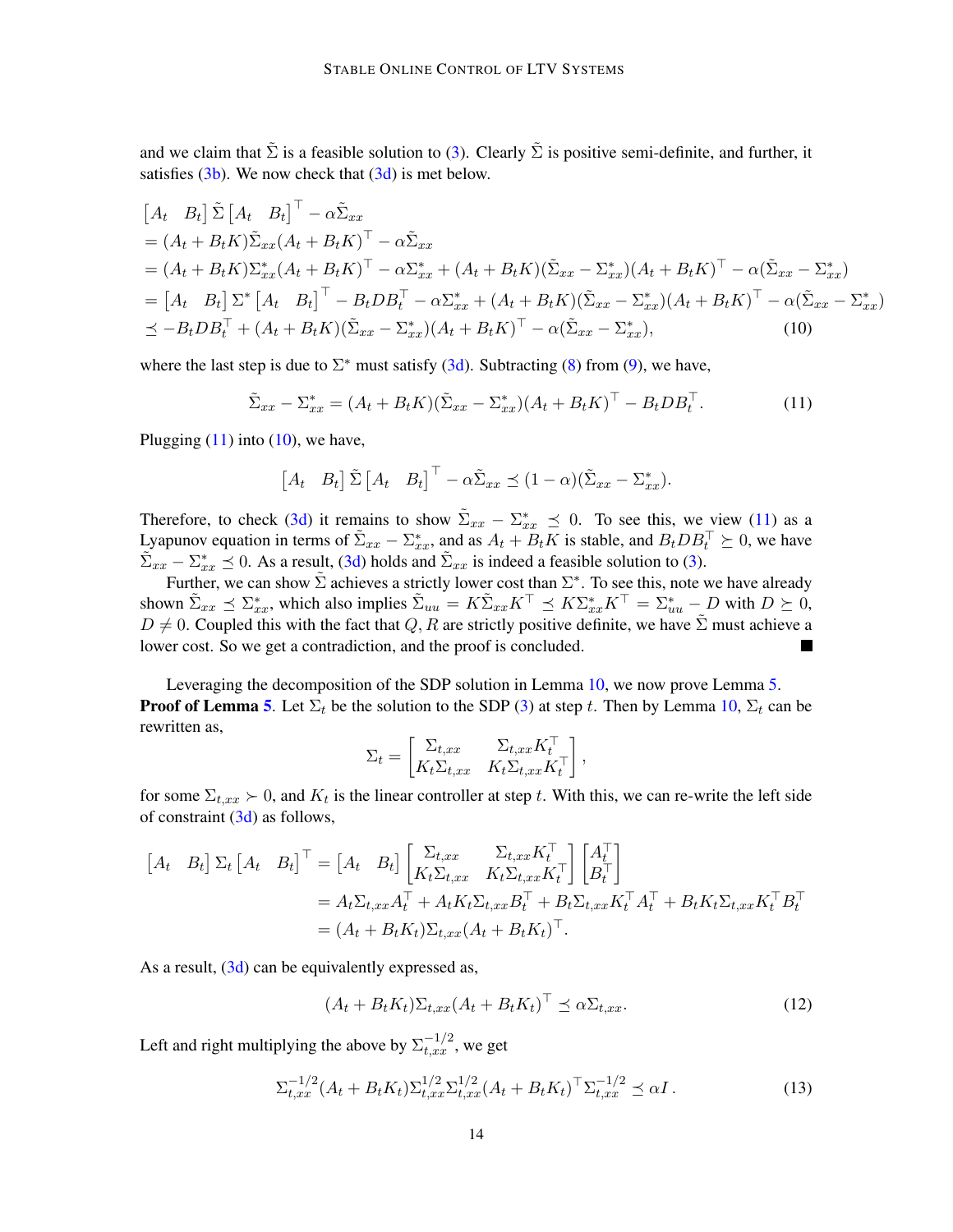Let  $H_t = \sum_{t,xx}^{1/2} L_t = \sum_{t,xx}^{-1/2} (A_t + B_t K_t) \sum_{t,xx}^{1/2}$ . This gives us the following decomposition,

$$
(A_t + B_t K_t) = H_t L_t H_t^{-1}.
$$
\n(14)

We now show that this decomposition yields the desired sequential stability property. To do so, we need to check the three conditions in Definition [4.](#page-5-8)

To check condition (a) in Definition [4,](#page-5-8) note that [\(13\)](#page-13-2) provides an upper bound on  $||L_t||$ , that is L<sub>t</sub>L<sub>τ</sub><sup>T</sup>  $\leq \alpha I$ . Therefore,  $||L_t|| \leq \sqrt{\alpha} = 1 - \gamma$  with  $\gamma = 1 - \sqrt{\alpha}$ .

To check condition (b) which is an upper bound on  $||H_t||$  and  $||H_t^{-1}||$ , we recall constraint [\(3b\)](#page-5-4),

$$
\begin{bmatrix} A_t & B_t \end{bmatrix} \Sigma_t \begin{bmatrix} A_t & B_t \end{bmatrix}^\top = \Sigma_{t, xx} - W.
$$

As the left hand side of the above is positive semi-definite, we must have  $\Sigma_{t,xx} \succeq W$ . Further, plugging [\(3b\)](#page-5-4) into [\(3d\)](#page-5-3), we can get,  $\Sigma_{t,xx} - W \preceq \alpha \Sigma_{t,xx}$ . These can be equivalently written as,

<span id="page-14-1"></span>
$$
W \preceq \Sigma_{t,xx} \preceq \frac{W}{1-\alpha}.\tag{15}
$$

Therefore,  $\|H_t\| = \|\Sigma_{t,xx}^{1/2}\| \le \frac{\|W^{1/2}\|}{\sqrt{1-\alpha}}, \|H_t^{-1}\| = \|\Sigma_{t,xx}^{-1/2}\| \le \|W^{-1/2}\|, \|H_t\| \|H_t^{-1}\| \le$  $\frac{\|W^{1/2}\| \|W^{-1/2}\|}{\sqrt{1-\alpha}} = \frac{\kappa_W}{\sqrt{1-\alpha}}$ . Therefore, condition (b) holds with  $\kappa = \frac{\kappa_W}{\sqrt{1-\alpha}}$ .

Lastly, we check condition (c), which is an upper bound on  $||H_{t+1}^{-1}H_t||$ . Note that,

$$
H_{t+1}^{-1}H_tH_t^\top (H_{t+1}^{-1})^\top = H_{t+1}^{-1} \Sigma_{t,xx} (H_{t+1}^{-1})^\top \preceq \frac{1}{1-\alpha} (\Sigma_{t+1,xx})^{-1/2} W (\Sigma_{t+1,xx})^{-1/2} \preceq \frac{1}{1-\alpha} I,
$$

where the two inequalities in the above derivations are due to [\(15\)](#page-14-1). As a result, we have  $||H_{t+1}^{-1}H_t|| \le$  $\frac{1}{\sqrt{1}}$  $\frac{1}{1-\alpha} = \frac{\rho}{1-\alpha}$  $\frac{\rho}{1-\gamma}$  with  $\rho =$  $\frac{\sqrt{\alpha}}{\sqrt{1-\alpha}}$ . As  $\alpha < 1/2$ , we have  $\rho < 1$ . As such, condition (c) holds. In summary, the  $(\kappa, \gamma, \rho)$  strong sequential stability holds, with  $\kappa = \frac{\kappa_W}{\sqrt{1-\alpha}}$ ,  $\gamma = 1 - \sqrt{\alpha}$ , and  $\rho = \sqrt{\frac{\alpha}{1-\alpha}}$ . This concludes the proof.

## <span id="page-14-0"></span>A.2. Proof of Lemma [9](#page-12-2)

For notational simplicity, we only prove the case with  $t_0 = 1$ ; the general case follows similarly, at the cost of heavier notations. Let  $x_1, x_2, ...$  be a sequence of states starting from initial state  $x_1$ , and generated by the dynamics  $x_{t+1} = A_t x_t + B_t u_t + w_t = (A_t + B_t K_t)x_t + w_t$ . Hence,

$$
x_t = M_1 x_1 + \sum_{s=1}^{t-1} M_{s+1} w_s,
$$

where

$$
M_t = I; M_s = M_{s+1}(A_s + B_s K_s) = (A_{t-1} + B_{t-1} K_{t-1}) \cdots (A_s + B_s K_s).
$$

By the strong sequential stability, there exist matrices  $H_1, H_2, ...$  and  $L_1, L_2, ...$  such that  $A_i$  +  $B_j K_j = H_j L_j H_j^{-1}$ , and  $H_j, L_j$  satisfy the properties specified in Definition [4.](#page-5-8) Thus we have for all  $1 \leq s < t$ ,

$$
||M_s|| = ||H_{t-1}L_{t-1}H_{t-1}^{-1}H_{t-2}L_{t-1}H_{t-2}^{-1} \cdots H_sL_sH_s^{-1}||
$$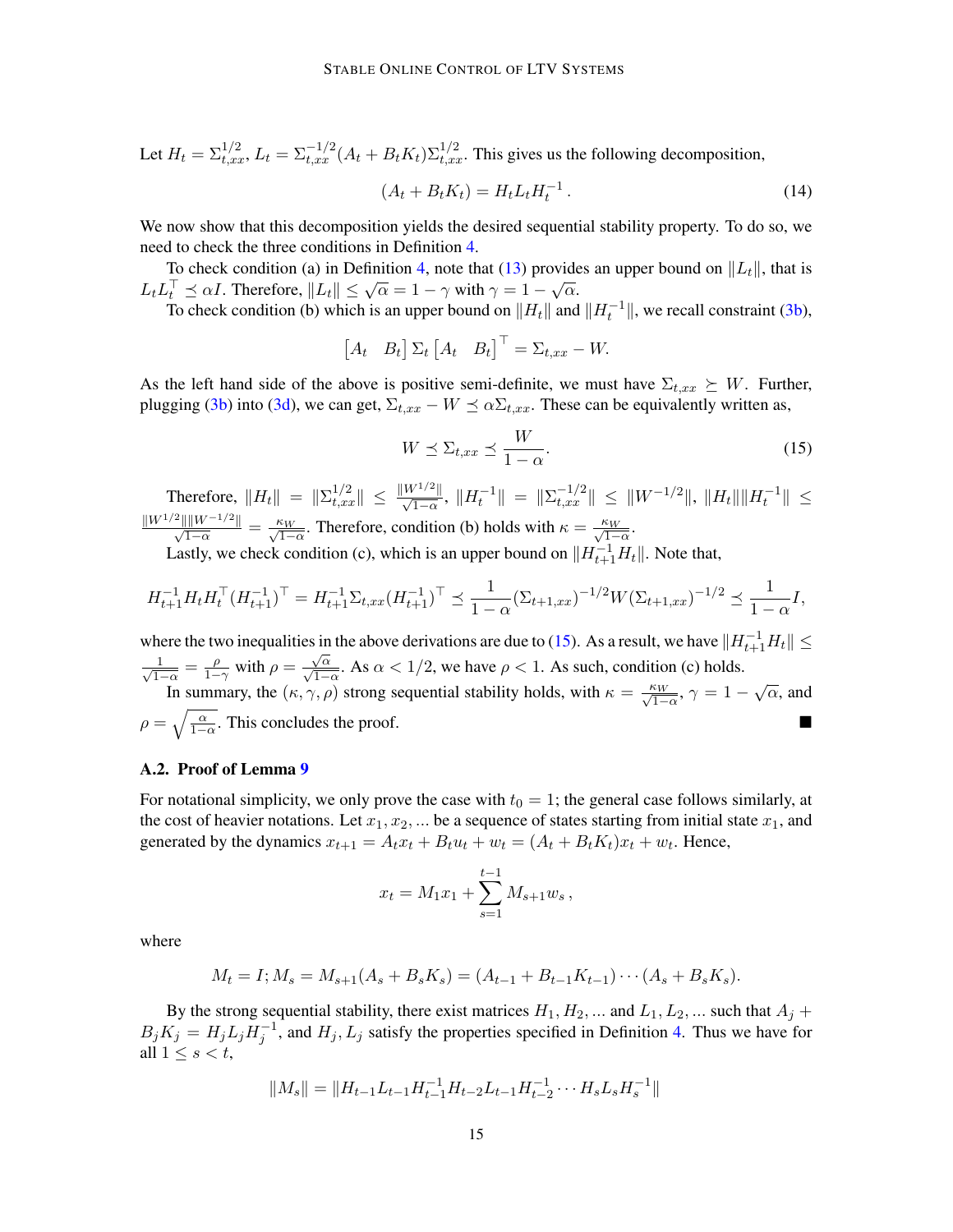$$
\leq \|H_{t-1}\| \left(\prod_{j=s}^{t-1} \|L_j\| \right) \left(\prod_{j=s}^{t-2} \|H_{j+1}^{-1} H_j\| \right) \|H_s^{-1}\|,
$$
  

$$
\leq \beta_1 (1-\gamma)^{t-s} \left(\frac{\rho}{1-\gamma}\right)^{t-s-1} (1/\beta_2) \leq \frac{\kappa(1-\gamma)}{\rho} \rho^{t-s}
$$

As  $\kappa \geq 1$ , the same holds for  $M_t$ . Thus, we have,

$$
||x_t|| \le ||M_1|| ||x_1|| + \sum_{s=1}^{t-1} ||M_{s+1}|| ||w_s||
$$
  
\n
$$
\le \kappa \rho^{t-1} ||x_1|| + \kappa \sum_{s=1}^{t-1} \rho^{t-s-1} ||w_s||
$$
  
\n
$$
\le \kappa \rho^{t-1} ||x_1|| + \kappa \max_{1 \le s < t} ||w_s|| \sum_{t=1}^{\infty} \rho^t
$$
  
\n
$$
= \kappa \rho^{t-1} ||x_1|| + \frac{\kappa \rho}{1 - \rho} \max_{1 \le s < t} ||w_s||.
$$

#### <span id="page-15-0"></span>Appendix B. Proof of Lemma [6](#page-5-7)

We prove the lemma by explicitly constructing a feasible solution for [\(3\)](#page-5-2). As  $B_t$  has full row rank,  $B_t B_t^{\top}$  is invertible. Let

$$
\Sigma_0 = \begin{bmatrix} W & -W A_t^\top (B_t B_t^\top)^{-1} B_t \\ -B_t^\top (B_t B_t^\top)^{-1} A_t W & B_t^\top (B_t B_t^\top)^{-1} A_t W A_t^\top (B_t B_t^\top)^{-1} B_t \end{bmatrix}
$$
  
= 
$$
\begin{bmatrix} I & \cdot \\ -B_t^\top (B_t B_t^\top)^{-1} A_t \end{bmatrix} W \begin{bmatrix} I & \cdot \\ -B_t^\top (B_t B_t^\top)^{-1} A_t \end{bmatrix}^\top.
$$

It suffices to show that  $\Sigma_0$  satisfies [\(3b\)](#page-5-4), [\(3c\)](#page-5-9) and [\(3d\)](#page-5-3). Notice that

$$
\begin{bmatrix} A_t & B_t \end{bmatrix} \Sigma_0 \begin{bmatrix} A_t & B_t \end{bmatrix}^\top = (A_t - B_t B_t^\top (B_t B_t^\top)^{-1} A_t) W (A_t - B_t B_t^\top (B_t B_t^\top)^{-1} A_t)^\top = 0.
$$

Therefore, constraint [\(3b\)](#page-5-4) is equivalent to  $\Sigma_{xx} = W$ , which holds by the construction of  $\Sigma_0$ . Next, as  $W \succ 0$ ,  $\Sigma_0$  is clearly positive semi-definitive and [\(3c\)](#page-5-9) holds. Finally, note the left hand side of  $(3d)$  is 0, and the right hand side of  $(3d)$  is positive semi-definite. As a result,  $(3d)$  holds.

## <span id="page-15-1"></span>Appendix C. On the Role of Prediction

In the following example, we show that when  $B_t$  is not full row rank, then no matter what (deterministic) online algorithm we use, there always exists a time varying  $(A_t, B_t)$  for which this algorithm fails to stabilize from a initial state.

**Example 2** We consider a counter example which shows when  $B_t$  is not full row rank, then no *matter what online deterministic algorithm we use which decides*  $u_t$  based on information of the dynamics up to  $(A_t, B_t)$ , we can construct a sequence of  $(A_t, B_t)$  such that the system state will *blow up from a given initial state.*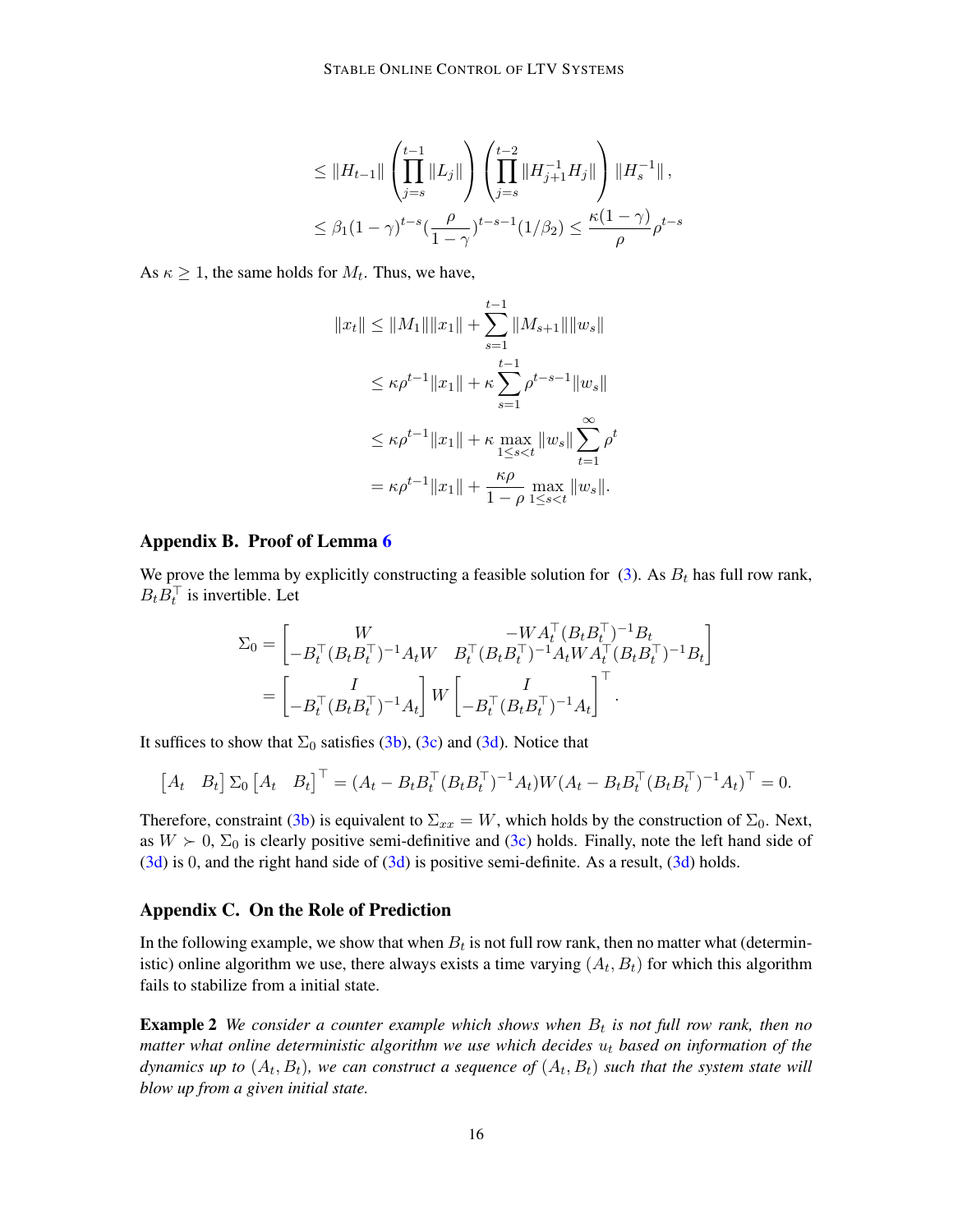*We set*  $d = 2, p = 1$ , *i.e.*  $A_t$  *is* 2*-by-*2 *and*  $B_t$  *is* 2*-by-*1*. For all t, we set*  $B_t = [1, 0]^T$ *, and for even time indices*  $t = 2k$ *, we set*  $A_t = I$ *. Further,*  $x_0 = [1, 1]^\top$  *and*  $w_t = 0$ *. Our construction is based on induction. Suppose at an even index*  $t = 2k$ ,  $x_{2k} = [x_{2k,1}, x_{2k,2}]^\top$  with  $x_{2k,2} \ge 0$ . Then, *after* u2<sup>k</sup> *is determined, we set*

$$
A_{2k+1} = \begin{bmatrix} 1 & 0 \\ \epsilon & 2 \end{bmatrix}
$$

with  $\epsilon=0.5\frac{|x_{2k,2}|}{\max(|x_{2k,1}|,1)}$ sign $(u_{2k})$  *Then, after*  $(A_{2k+1},B_{2k+1})$  *is revealed to the learner, it takes an action*  $u_{2k+1}$ *, resulting in*  $x_{2k+2} = A_{2k+1}A_{2k}x_{2k} + A_{2k+1}B_{2k}u_{2k} + B_{2k+1}u_{2k+1}$ *. Since*  $A_{2k} = I$ *and*  $B_{2k} = B_{2k+1} = [1, 0]^T$ , the second coordinate of  $x_{2k+2}$  can then be written as

$$
x_{2k+2,2} = \epsilon x_{2k,1} + 2x_{2k,2} + \epsilon u_{2k}.
$$

*By the way*  $\epsilon$  *is chosen, we have*  $\epsilon u_{2k} \geq 0$ *, and*  $|\epsilon x_{2k,1}| \leq 0.5|x_{2k,2}|$ *, and therefore,*  $x_{2k+2,2} \geq 0$  $1.5x_{2k,2}$ 

*Since the system starts with*  $x_0 = [1, 1]^T$ , applying the argument above recursively, we have for any  $k$ ,  $x_{2k,2} \geq 1.5^k$ , *i.e. the state blows up.* 

## <span id="page-16-0"></span>Appendix D. Proof of Theorem [7](#page-6-2)

The feasibility directly follows Lemma [6.](#page-5-7) For stability, recall that we have rewritten the dynamics as,

$$
x_{t+H} = \tilde{A}_t x_t + \tilde{B}_t \begin{bmatrix} u_{t+H-1} \\ u_{t+H-2} \\ \vdots \\ u_t \end{bmatrix} + [I, A_{t+H-1}, \cdots, A_{t+H-1} \cdots A_{t+1}] \begin{bmatrix} w_{t+H-1} \\ w_{t+H-2} \\ \vdots \\ w_t \end{bmatrix}
$$

where we have defined  $\tilde{A}_t := A_{t+H-1} \cdots A_t$ ,  $\tilde{B}_t := [B_{t+H-1}, A_{t+H-1} B_{t+H-2}, \cdots, A_{t+H-1} \cdots A_{t+1} B_t].$ By Theorem [3,](#page-5-5) we have,  $\forall k \geq 1$ 

$$
||x_{kH+1}|| \le \rho^k ||x_1|| + \frac{\kappa \rho}{1 - \rho} \sup_{0 \le \tau < k} ||\tilde{w}_{\tau H+1}||.
$$

Note that, for any  $\tau$ ,

$$
\|\tilde{w}_{\tau H+1}\| \leq \sum_{\ell=1}^{H} \|A_{\tau H+H}\| \cdots \|A_{\tau H+\ell+1}\| \|w_{\tau H+\ell}\| \leq (1+a+\ldots+a^{H-1}) \sup_{\tau H+1 \leq s \leq (\tau+1)H} \|w_s\| := \kappa_A \sup_{\tau H+1 \leq s \leq (\tau+1)H} \|w_s\|.
$$

These show that,

<span id="page-16-1"></span>
$$
||x_{kH+1}|| \le \rho^k ||x_1|| + \frac{\kappa_A \kappa_\rho}{1 - \rho} \sup_{1 \le s \le kH} ||w_s||.
$$

The above already shows the boundedness of states for time indexes  $t = 1 \mod(H)$ . To show the boundedness of the states for all  $t$ , we introduce the following lemma, whose proof is deferred to the end of this section.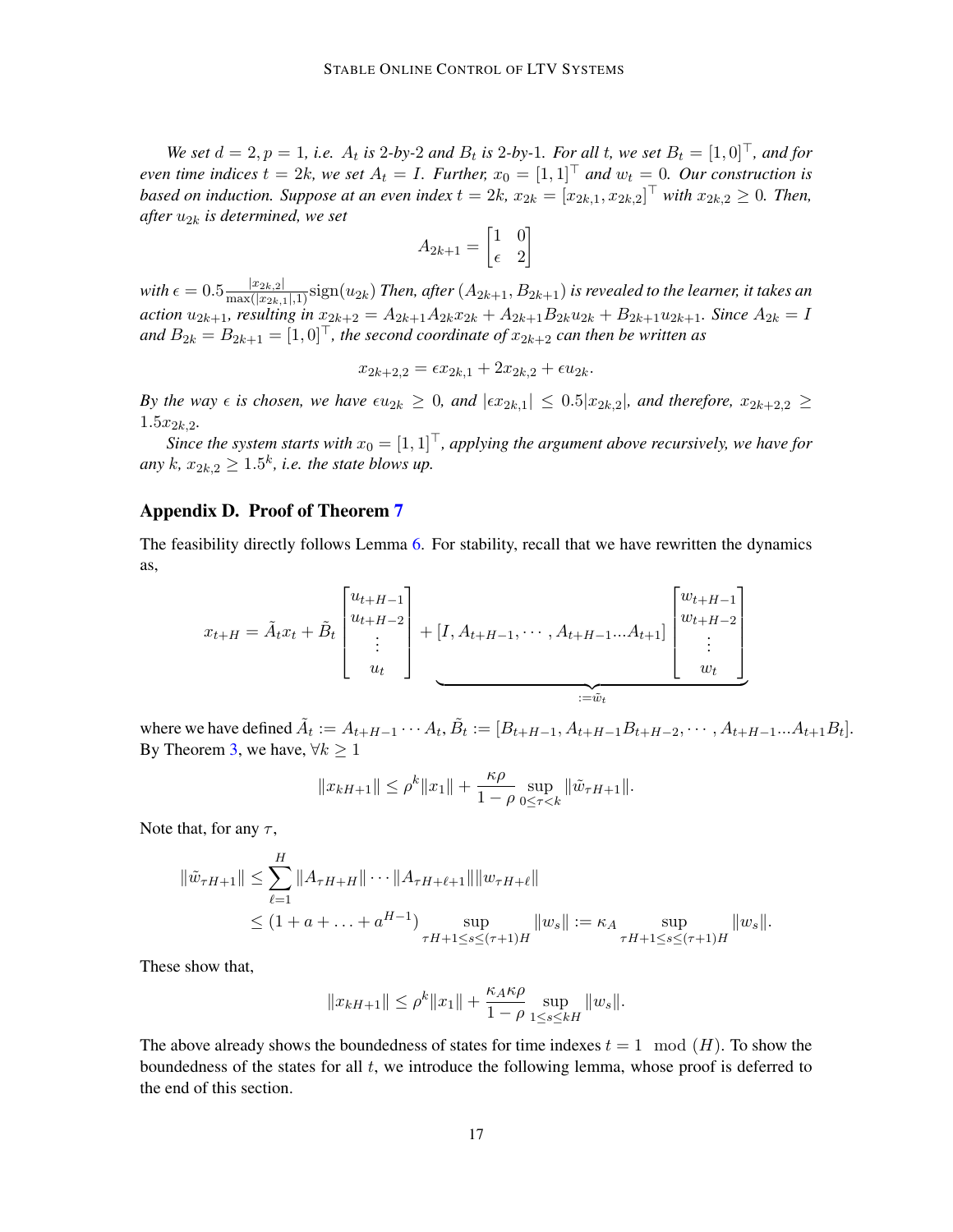**Lemma 11** *For any k*, and  $1 \leq \ell \leq H$ , we have,

$$
||x_{kH+\ell}|| \le \kappa'_A ||x_{kH+1}|| + \kappa_A \sup_{kH+1 \le s < kH+\ell} ||w_s||.
$$

where  $\kappa'_{A} = a^{H-1} + b^2(1 + a + \cdots + a^{H-1})^2 \kappa_R \frac{\kappa + a^H}{\sigma}$  $\frac{a^{\prime\prime}}{\sigma}$ .

For any t, let k be such that  $t = kH + \ell$  with  $1 \leq \ell \leq H$ . Then, using Lemma [11,](#page-16-1) we have,

$$
||x_t|| \le \kappa'_A ||x_{kH+1}|| + \kappa_A \sup_{kH+1 \le s < t} ||w_s||
$$
  
\n
$$
\le \kappa'_A \rho^k ||x_1|| + \kappa'_A \frac{\kappa_A \kappa \rho}{1 - \rho} \sup_{1 \le s \le kH} ||w_s|| + \kappa_A \sup_{kH+1 \le s < t} ||w_s||
$$
  
\n
$$
\le \kappa'_A \rho^{\frac{t}{H}-1} ||x_1|| + \kappa'_A \kappa_A \kappa \max(1, \frac{\rho}{1 - \rho}) \sup_{1 \le s \le t} ||w_s||.
$$

So Theorem [7](#page-6-2) is proven. In the rest of the section, we provide a proof for Lemma [11.](#page-16-1)

**Proof of Lemma [11:](#page-16-1)** Note that, by Lemma [5,](#page-5-6) we have the policies  $K_{k+1}$  is  $(\kappa, \gamma, \rho)$ -sequential strongly stable, with  $\gamma = 1 - \sqrt{\alpha}$  and  $\kappa = \frac{\kappa_W}{\sqrt{1-\alpha}}$ . This implies  $\|\tilde{A}_{kH+1} + \tilde{B}_{kH+1}K_{kH+1}\| \leq$  $(1 - \gamma)\kappa$ , showing

$$
\|\tilde{B}_{kH+1}K_{kH+1}\| \le (1-\gamma)\kappa + a^H,
$$

which further leads to

$$
||K_{kH+1}|| \le K_{\max} = \kappa_R \frac{b(1 + a + \dots + a^{H-1})}{\sigma}((1 - \gamma)\kappa + a^H).
$$

As such,

$$
||x_{kH+\ell}|| \le ||A_{kH+\ell-1} \cdots A_{kH+1}|| ||x_{kH+1}||
$$
  
+  $|| [B_{kH+\ell-1}, A_{kH+\ell-1} B_{kH+\ell-2}, \dots, A_{kH+\ell-1} \cdots A_{kH+2} B_{kH+1}] \begin{bmatrix} u_{kH+\ell-1} \\ \vdots \\ u_{kH+1} \end{bmatrix} ||$   
+  $|| [I, A_{t+H-1}, \dots, A_{kH+\ell-1} \cdots A_{kH+1}]] \begin{bmatrix} w_{kH+\ell-1} \\ \vdots \\ w_{kH+1} \end{bmatrix} ||$   
 $\le a^{\ell-1} ||x_{kH+1}|| + b(1 + a + \cdots + a^{\ell-2}) ||K_{kH+1}|| ||x_{kH+1}|| + (1 + a + \cdots + a^{\ell-1}) \sup_{kH+1 \le s < kH+\ell} ||w_s||$   
 $< \kappa'_A ||x_{kH+1}|| + \kappa_A \sup_{kH+1 \le s < kH+\ell} ||w_s||.$ 

 $\blacksquare$ 

# <span id="page-17-0"></span>Appendix E. Proof of Theorem [8](#page-7-2)

**Proof** The proof is divided by two parts. For the first part, we prove the ISS property given the upper bound  $K_{max}$  on the controllers  $||K_t||$ . In the second part, we provide such an upper bound  $K_{max}$ .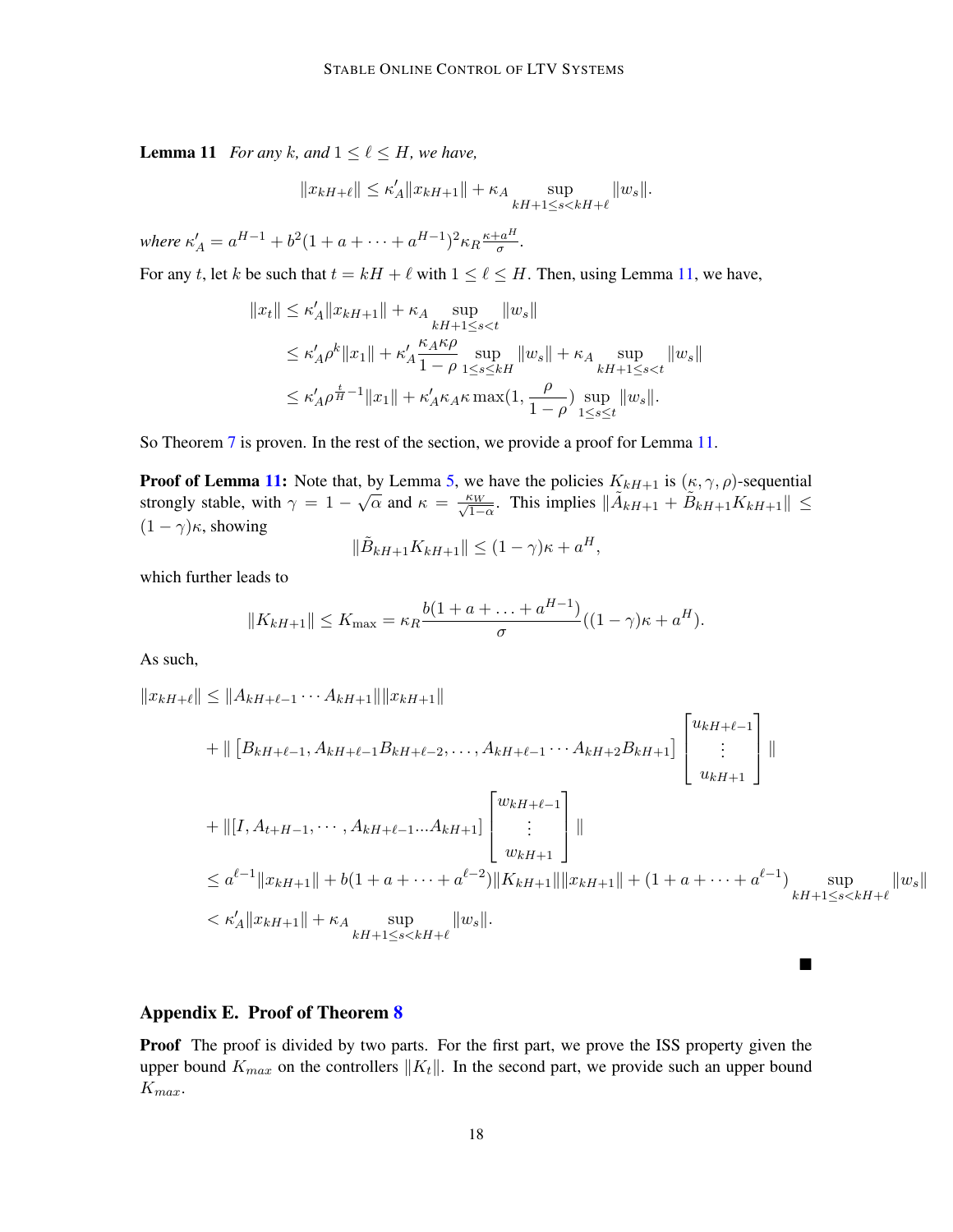**Proof of ISS.** By Lemma [9,](#page-12-2) to show ISS we only need to show that  $(K_t)_{t=0}^{\infty}$  is sequential strongly stable for system  $(A_t, B_t)_{t=0}^{\infty}$ . By assumption,  $\{K_t\}_{t=0}^{\infty}$  is  $(\kappa, \gamma, \rho)$ -sequential strongly stable for the system  $(\hat{A}_t, \hat{B}_t)_{t=0}^{\infty}$  with  $(\kappa, \gamma, \rho)$  defined by Lemma [5](#page-5-6) as  $\kappa = \frac{\kappa_W}{\sqrt{1-\alpha}}, \gamma = 1 - \sqrt{\alpha}, \rho = \sqrt{\frac{\alpha}{1-\alpha}}$ where  $\kappa_W = ||W|| ||W^{-1}||$ . Thus, there exist matrices  $H_1, H_2, \dots$ , and  $L_1, L_2, \dots$ , such that  $\hat{M}_t :=$  $\hat{A}_t + \hat{B}_t K_t = H_t L_t H_t^{-1}$  with the following properties: (a)  $||L_t|| \le 1 - \gamma$ ; (b)  $||H_t|| \le \beta_1$  and  $||H_t^{-1}|| \leq 1/\beta_2$  with  $\kappa = \beta_1/\beta_2$ ; (c)  $||H_{t+1}^{-1}H_t|| \leq \frac{\rho}{1-\gamma}$ . With this decomposition for  $\hat{M}_t$ , we show that  $M_t := A_t + B_t K_t$  can be decomposed similarly. Let  $\Delta_t = M_t - \hat{M}_t$ . Then,

<span id="page-18-0"></span>
$$
M_t = \hat{M}_t + \Delta_t = H_t L_t H_t^{-1} + H_t H_t^{-1} \Delta_t H_t H_t^{-1} = H_t (L_t + H_t^{-1} \Delta_t H_t) H_t^{-1} = H_t L_t' H_t^{-1}.
$$
 (16)

We next upper bound  $||L_t'||$ . Notice that

$$
\|\Delta_t\| = \|M_t - \hat{M}_t\| = \|A_t + B_t K_t - \hat{A}_t - \hat{B}_t K_t\|
$$
  
\n
$$
\le \|A_t - \hat{A}_t\| + \|B_t - \hat{B}_t\| \|K_t\|
$$
  
\n
$$
\le \max\{\|A_t - \hat{A}_t\|, \|B_t - \hat{B}_t\|\}(1 + \|K_t\|)
$$
  
\n
$$
\le \delta \frac{\gamma}{\kappa(1 + K_{max})}(1 + \|K_t\|)
$$
  
\n
$$
\le \delta \frac{\gamma}{\kappa}.
$$

Then, we have the following bound on  $||L'_t||$ ,

<span id="page-18-1"></span>
$$
||L'_{t}|| = ||L_{t} + H_{t}^{-1} \Delta_{t} H_{t}||
$$
  
\n
$$
\leq ||L_{t}|| + ||H_{t}^{-1}|| ||\Delta_{t}|| ||H_{t}||
$$
  
\n
$$
\leq 1 - \gamma + \delta \gamma = 1 - (1 - \delta)\gamma.
$$
 (17)

Define  $\gamma' = (1 - \delta)\gamma$  and  $\rho' = \frac{1 - (1 - \delta)\gamma}{1 - \gamma}$  $\frac{(1-\delta)\gamma}{1-\gamma}\rho$ . We claim that  $(K_t)_{t=0}^{\infty}$  is  $(\kappa, \gamma', \rho')$  sequential strongly stable for system  $(A_t, B_t)_{t=0}^{\infty}$ . In the decomposition [\(16\)](#page-18-0),  $L'_t$  satisfies  $||L'_t|| \leq 1 - \gamma'$  (which we have proved in [\(17\)](#page-18-1)), and by definition  $H_t$  satisfies  $||H_t|| \leq \beta_1$  and  $||H_t^{-1}|| \leq 1/\beta_2$  with  $\kappa = \beta_1/\beta_2$ ;  $||H_{t+1}^{-1}H_t|| \leq \frac{\rho}{1-\gamma} = \frac{\rho'}{1-\gamma}$  $\frac{\rho'}{1-\gamma'}$ . Therefore, the only conditions we need to verify are (a)  $0 < \gamma' \le 1$  and (b)  $0 \le \rho' < 1$ . Condition (a) is trivial since for any  $\alpha \in [0, \frac{1}{2}]$  $(\frac{1}{2})$ , we have  $\delta \in (0, \frac{\sqrt{1-\alpha}-\sqrt{\alpha}}{1-\sqrt{\alpha}})$  $\frac{1-\alpha-\sqrt{\alpha}}{1-\sqrt{\alpha}}$ ) ⊂  $(0,1)$ and hence  $\gamma' = (1 - \delta)\gamma$  lies in  $(0, 1]$ . For condition (b), as  $\rho' = \frac{1 - (1 - \delta)\gamma}{1 - \gamma}$  $\frac{(1-\delta)\gamma}{1-\gamma}\rho$ , where  $\rho = \sqrt{\frac{\alpha}{1-\alpha}}$  and  $\gamma = 1 - \sqrt{\alpha}$ , it follows that  $\rho' < 1$  is equivalent to the following condition:

$$
\rho' = \frac{1 - (1 - \delta)\gamma}{1 - \gamma} \rho = \frac{\delta + (1 - \delta)\sqrt{\alpha}}{\sqrt{1 - \alpha}} < 1. \tag{18}
$$

Reorganizing the terms we have,

$$
\delta<\frac{\sqrt{1-\alpha}-\sqrt{\alpha}}{1-\sqrt{\alpha}},
$$

which is satisfied by our condition on  $\delta$ .

**Upper bounding**  $|K_t|$ . The only thing remains to show is that there exists an upper bound on the controller gain matrix under the conditions stated in the Theorem.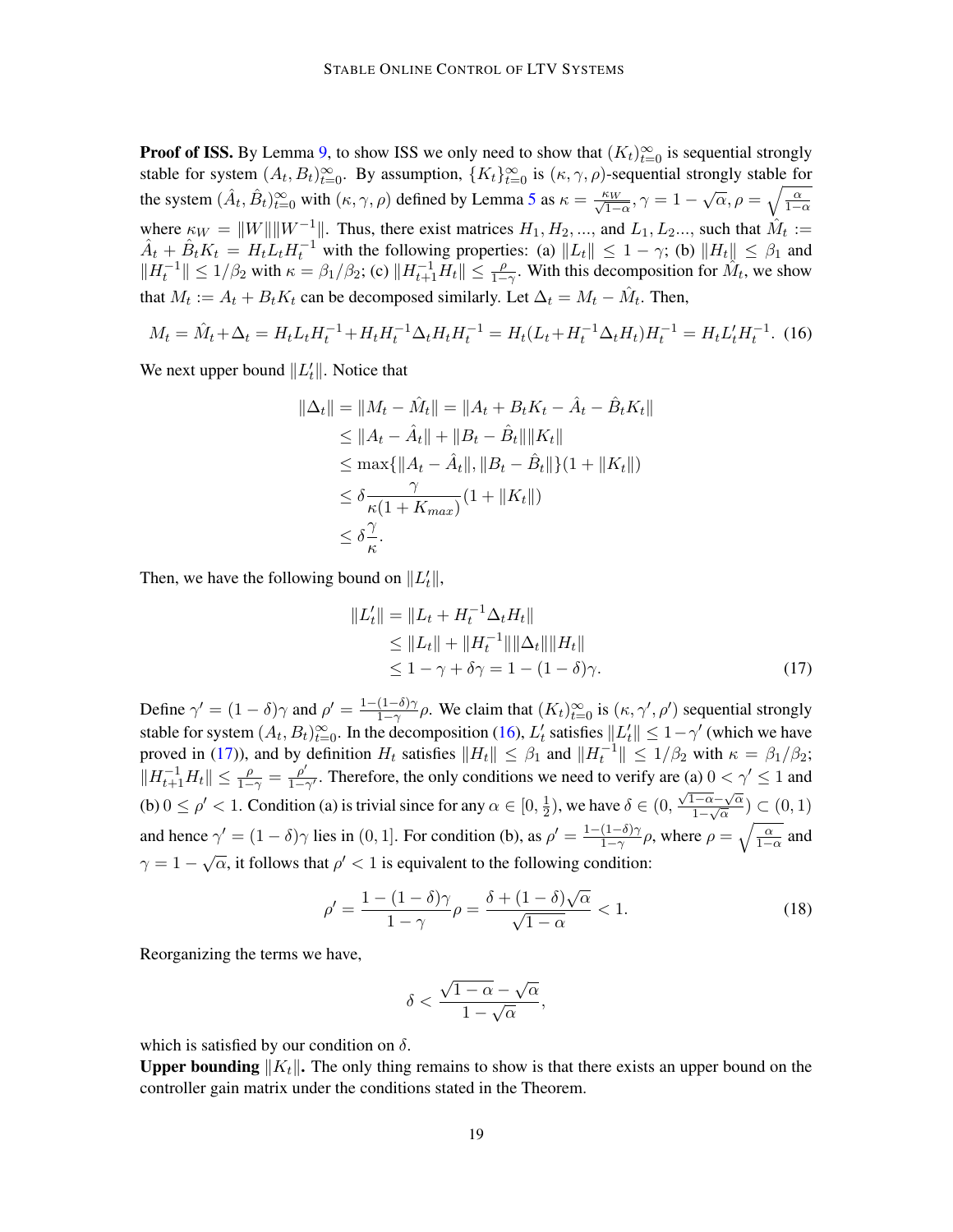Note that  $K_t$  must satisfy  $\hat{M}_t = \hat{A}_t + \hat{B}_t K_t$ . On the other hand, by the COCO-LQ formulation,  $K_t$  solves the following problem

$$
\min_{K_t} \text{Tr}(RK_t \Sigma_{xx} K_t^{\top})
$$
  
s.t.  $\hat{M}_t = \hat{A}_t + \hat{B}_t K_t$ .

where  $\Sigma_{xx}$  is the solution to the COCO-LQ formulation at time t. The Lagrangian of the above optimization is

$$
L(K_t, \Gamma) = \text{Tr}(RK_t \Sigma_{xx} K_t^{\top}) + \text{Tr}(\Gamma^{\top}(\hat{A}_t + \hat{B}_t K_t - \hat{M}_t)).
$$

The optimizer  $K_t$  must satisfy the following condition,

$$
\nabla_{K_t} L(K_t, \Gamma) = 2R K_t \Sigma_{xx} + \hat{B}_t^{\top} \Gamma = 0.
$$

$$
\hat{M}_t = \hat{A}_t + \hat{B}_t K_t.
$$

Together, we obtain  $K_t = R^{-1} \hat{B}_t^{\top} (\hat{B}_t R^{-1} \hat{B}_t^{\top})^{-1} (\hat{M}_t - \hat{A}_t)$  and

$$
||K_t|| \leq ||R^{-1}|| ||\hat{B}_t^\top|| \frac{1}{\sigma_{\min}(R^{-1})\sigma_{\min}(\hat{B}_t \hat{B}_t^\top)} (\kappa(1-\gamma) + ||\hat{A}_t||),
$$
\n(20)

where we have used by the  $(\kappa, \gamma, \rho)$  sequential strong stability of  $(K_t)_{t=0}^\infty$  for system  $(\hat{A}_t, \hat{B}_t)_{t=0}^\infty$ , we have  $\|\hat{M}_t\| = \|\hat{A}_t + \hat{B}_t K_t\| \le \kappa(1 - \gamma)$ . By our condition, we have  $\|\hat{A}_t\| \le \bar{\sigma}_A$ ,  $\|\hat{B}_t\| \le \bar{\sigma}_B$ ,  $\hat{B}_t \hat{B}_t^{\top} \succeq \underline{\sigma}_B^2$ , and  $\kappa_R = ||R|| ||R^{-1}||$ . Then, we have  $||K_t||$  upper bounded as follows,

$$
||K_t|| \le \kappa_R \frac{\bar{\sigma}_B}{\underline{\sigma}_B^2} (\kappa (1 - \gamma) + \bar{\sigma}_A).
$$

 $\overline{\phantom{a}}$ 

# <span id="page-19-0"></span>Appendix F. Supplementary Experiment Results: Nonlinear System Control via Local Linear Approximation

We further test the performance of COCO-LQ for online control of linear time varying systems that are derived from local linearization of nonlinear systems. In particular, we consider the pendulum swingup task, where the system dynamics are described by,

<span id="page-19-1"></span>
$$
\begin{bmatrix} \dot{\theta} \\ \ddot{\theta} \end{bmatrix} = \begin{bmatrix} \dot{\theta} \\ \frac{q}{l}sin\theta \end{bmatrix} + \begin{bmatrix} 0 \\ \frac{1}{ml^2} \end{bmatrix} u = f(x, u)
$$
\n(21)

where  $x = [\theta, \dot{\theta}]$  represents the system state, in which  $\theta$ ,  $\dot{\theta}$  and  $\ddot{\theta}$  are the angle, angular velocity and angular acceleration.  $q$  is the gravitational acceleration, l and m are the length and mass of the pendulum. The control goal is to stabilize the pendulum at the straight up position with  $\theta = 0$  and  $\dot{\theta} = 0$ , starting from any initial angle and velocity. The pendulum dynamics described by Eq [\(21\)](#page-19-1)